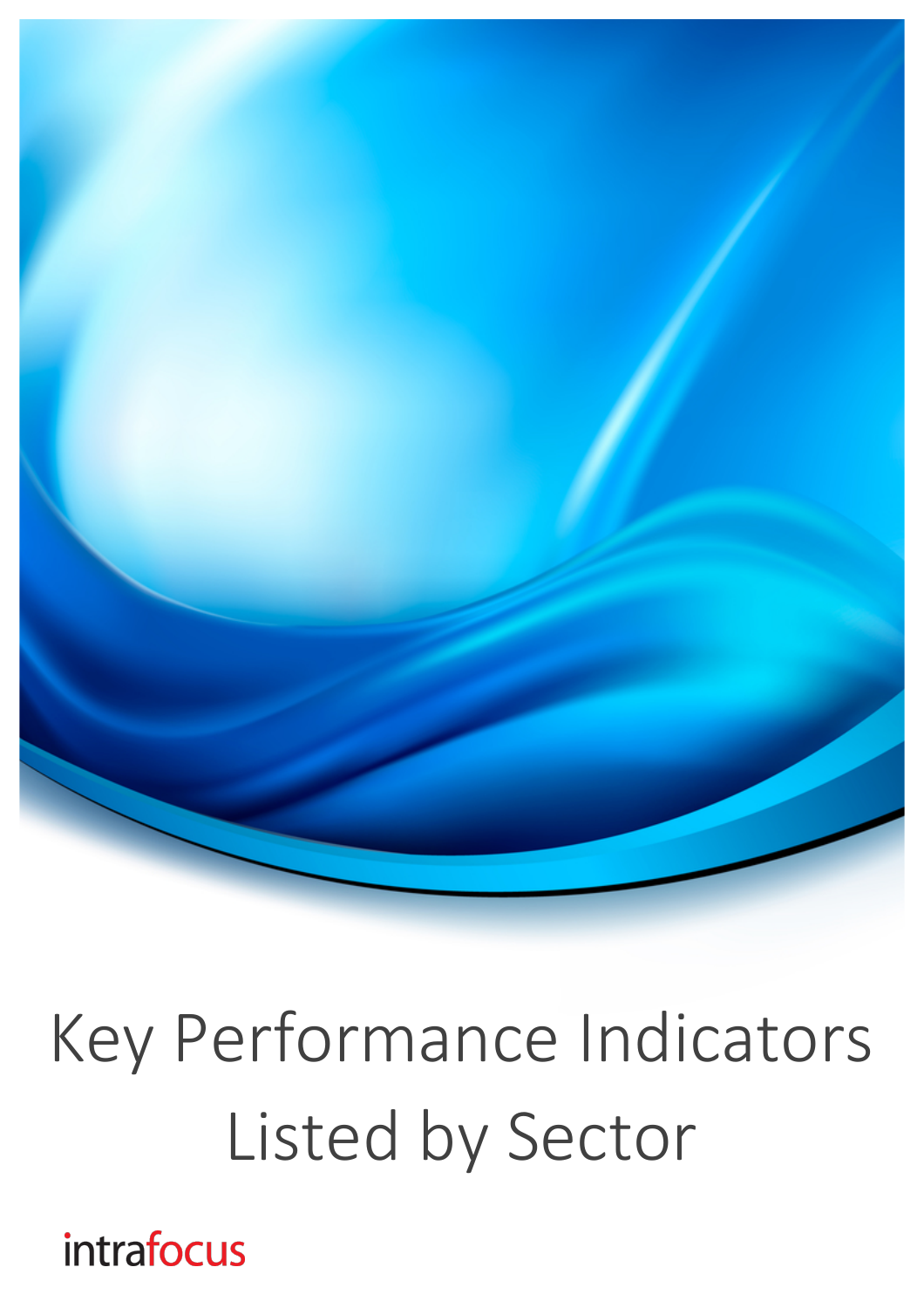#### **Table of Contents**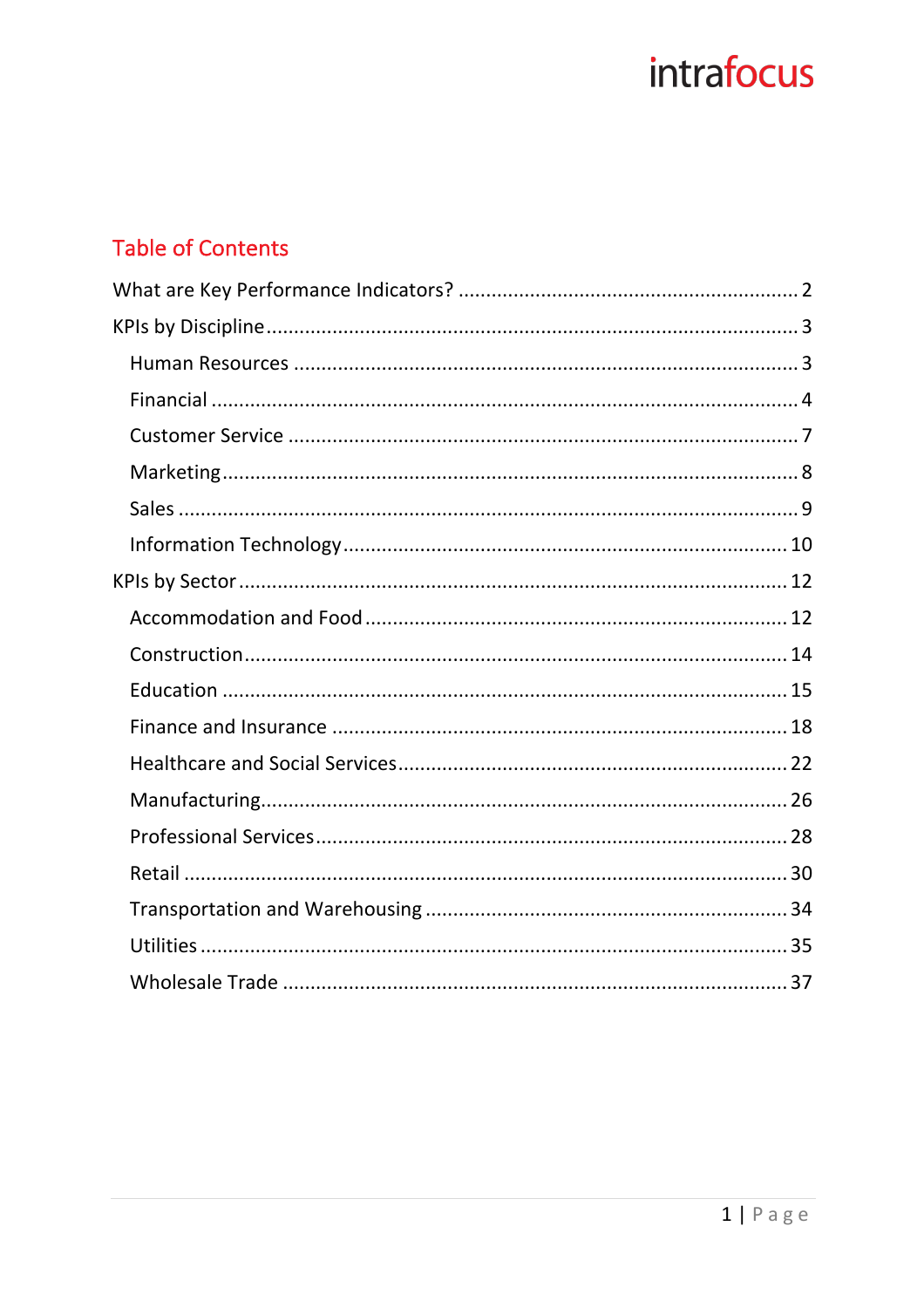#### What are Key Performance Indicators?

A Key Performance Indicator or KPI is a term used in industry to describe a way in which we might measure performance. Organisations commonly use KPIs to evaluate success in a particular activity in which it is engaged. Sometimes the 'success' is defined in terms of making progress towards a strategic initiative or goal and at other times the repeated achievement of an operational goal. The thing that makes a KPI special or different to a simple measure or metric is that it is 'key' to the success of the activity. This inevitably leads to the conclusion that 'Key' Performance Indicators are important and few. How few depends on many things including the type of business, the nature of the activity and the level of control required.

However, whereas a large organisation may quite reasonably have hundreds of measures in place it should only have tens of KPIs. In many quarters, there is a view that the fewer the KPIs the better but there is a balance here. Too few KPIs lead to a measurement at too high a level and therefore an inability to influence the activity and resultant goal. For example, whereas a KPI of 'Increased Profitability' is laudable, without a set of clearly defined initiatives and further KPIs at appropriate levels it is simply and after-the-event measure.

It is therefore important to select KPIs carefully and have the right mix of 'lead' measures i.e. those things that can be measured before the event and are believed to influence the event, and 'lag' measures i.e. those things that prove the event has occurred. A very common method used to compile the right set of KPIs is to apply a management framework such as the Balanced Scorecard.

Having said that the KPI approach should look at a few important measures, the list of measures available in any given discipline or industry is huge. There are a number of commonly used KPIs, the following sections of this document provide starter sets in various areas.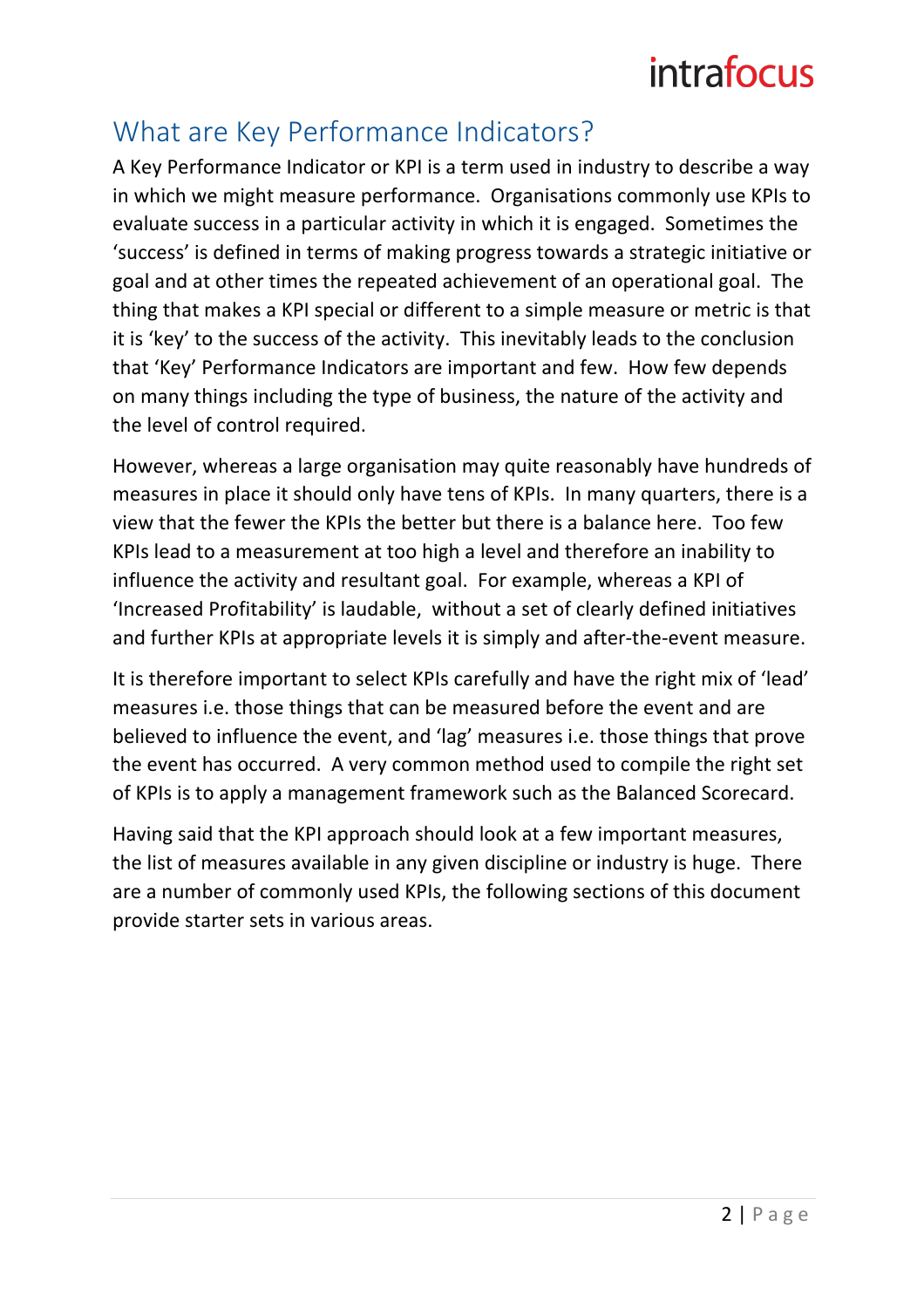#### **KPIs by Discipline**

#### Human Resources

Actual versus budgeted cost of hire Annualized voluntary employee turnover rate Annualized voluntary turnover rate Average headcount of employees each human resources (HR) employee working is caring for Average interviewing costs Average length of placement in months for the manager Average length of service of all current employees Average length of service of all employees who have separated Average month's placement Average number of training hours per employee Average number of vacation days per employee Average performance scores of departing employees Average retirement age Average salary Average salary for all employees reporting to the selected manager Average sourcing cost per hire Average time employees are in same job/ function Average time to competence Average time to update employee records Average training costs per employee Compensation cost as a percentage of revenue Contingent workers Employee satisfaction with training End placements Female to male ratio Full-time employees (FTEs) per human resources (HR) department FTE Headcount of contingent workers for the manager HR average years of service (incumbents) HR average years of service (terminations) HR department cost per FTE HR headcount: Actual

HR headcount: Available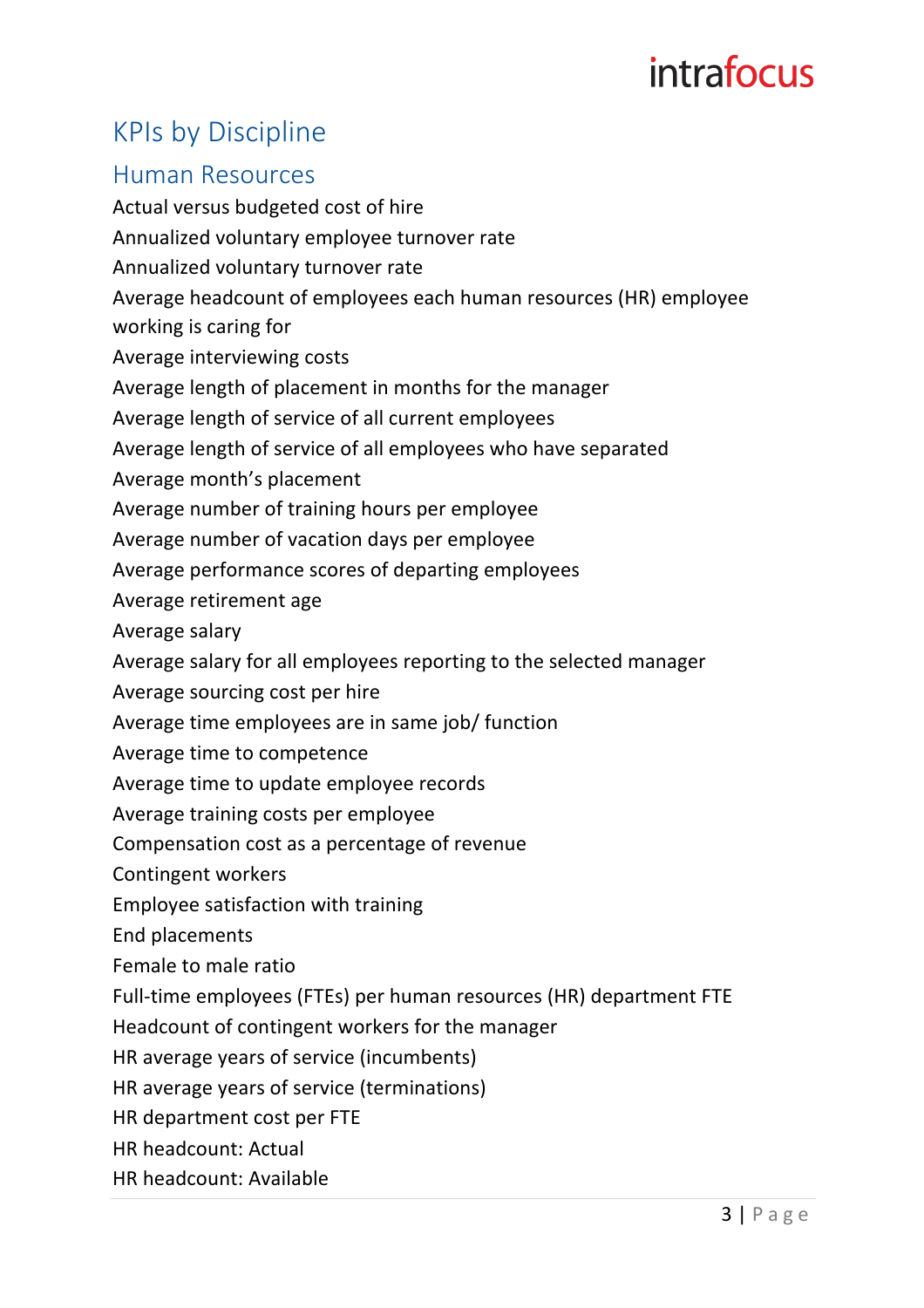HR to employee staff ratio Job vacancies as a percentage of all positions New hire quality Time to fill Hiring manager satisfaction Cost per hire Staffing efficiency Internal, external, and total headcount recruiting costs and ratios Number of end placements made in the reporting period for the manager Part-time employees as a percentage of total employees Percentage of employees receiving regular performance reviews Percentage of employees that are near or at max for their vacation balances Percentage of HR budget spent on training Percentage of new hire retention Ratio of internal versus external training Ratio of standard level wage to local minimum wage Return on investment (ROI) of training Total overtime hours as a percentage of all work hours Training penetration rate (percentage of employees completing a course compared to all FTEs) Workforce stability

#### Financial

**Accounting costs** Accounts payable turnover Accounts receivable collection period Accounts receivable turnover Actual expenses Amount due (per customer) Average customer receivable Average monetary value of invoices outstanding Average monetary value of overdue invoices Average number of trackbacks per post Budget variance for each key metric Budgeted expenses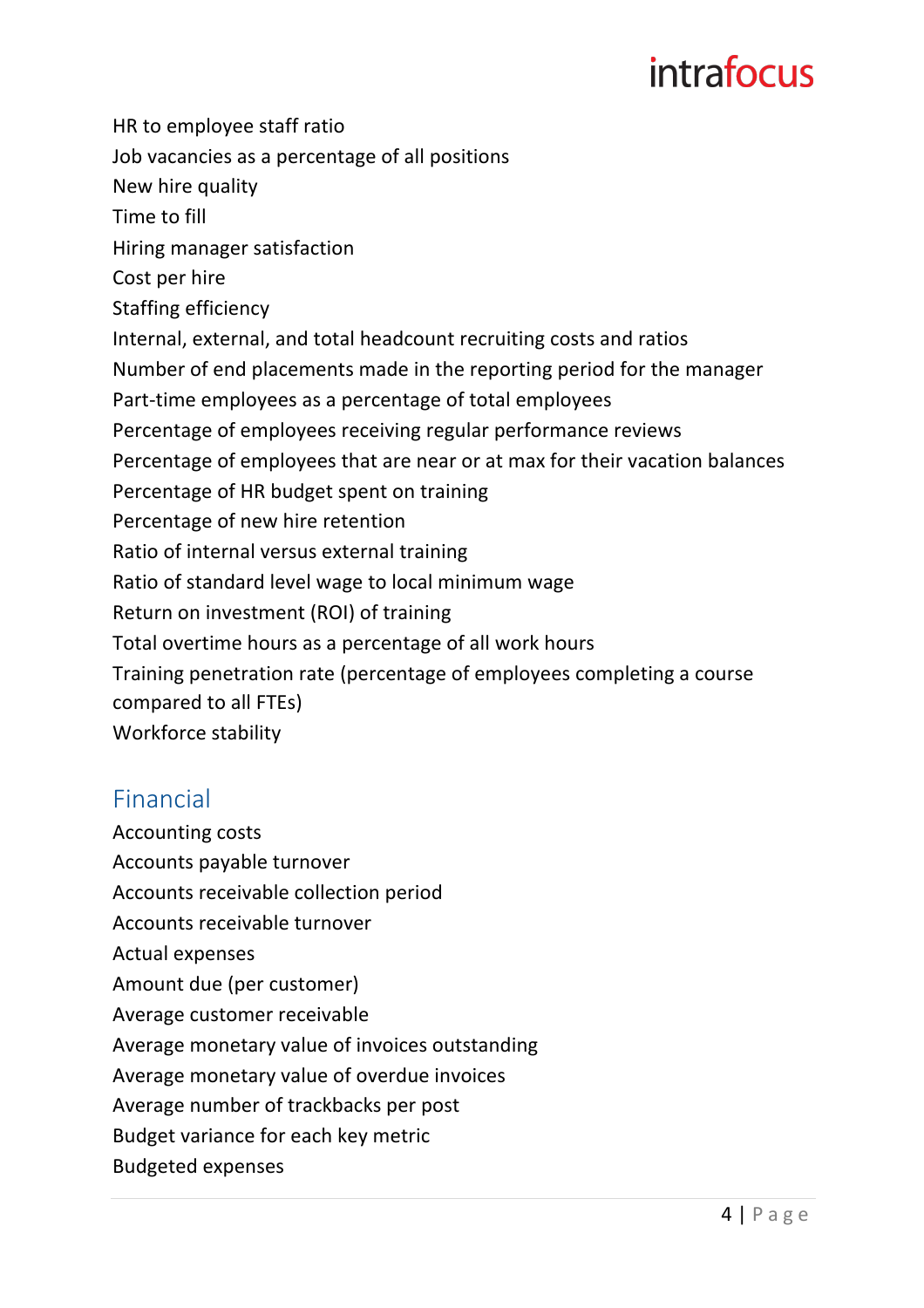Capital expenditures

Cash conversion cycle (CCC)

Cash flow return on investments (CFROI)

Cost of goods sold (COGS)

Cash dividends paid

Cost per pay slip issued

Creditor days

Current receivables

Cumulative annual growth rate (CAGR)

Cycle time for expense reimbursements

Cycle time to process payroll

Cycle time to resolve an invoice error

Cycle time to resolve payroll errors

Days payable

Debtor days

Direct cost

Discounted cash flow

Earnings before interest and taxes (EBIT)

Earnings before interest, taxes, depreciation (EBITDA)

Economic value added (EVA)

Employee available time

Employee scheduled time

Employee work centre loading

Enterprise value/ takeover value

Expense account credit transactions

Expense account debit transactions

Expense account transactions

Fixed costs

Gross profit

Gross profit margin

Indirect costs

Inventory turnover

Inventory value

Invoice processing costs

Internal rate of return (IRR)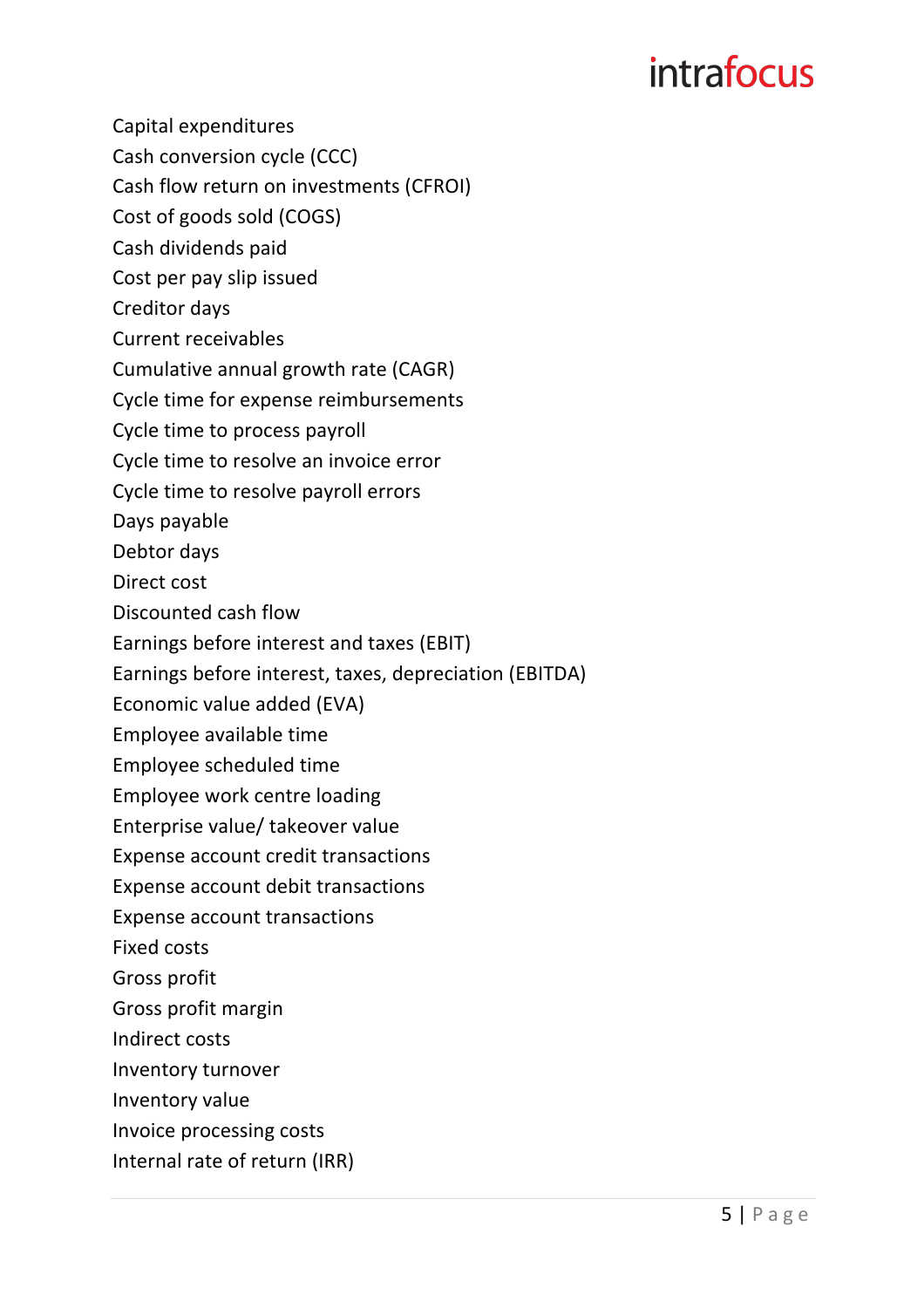- Market share gain comparison percentage
- Net change in cash
- Net income
- Net present value (NPV)
- Number of invoices outstanding
- Number of unapplied receipts
- Number of past-due loans
- Open receivables
- Open receivables amount (per customer)
- Operating leverage
- Past-due receivables
- Payables turnover
- Payment errors as a percentage of total payroll disbursement
- Percentage accuracy of financial reports
- Percentage of bad debts against invoiced revenue
- Percentage of electronic invoices
- Percentage in dispute (per customer)
- Percentage of invoices being queried
- Percentage of invoices requiring special payment
- Percentage of low-value invoices
- Percentage of open receivables (per customer)
- Percentage of payable invoices without purchase order
- Percentage of service requests posted via web (self-help)
- Perfect order measure
- Quick ratio
- Receivables
- Receivables turnover
- Return on capital employed (ROCE)
- Sales growth
- Share price
- Systems cost of payroll process as a percentage of total payroll cost
- Total payables
- Total energy used per unit of production
- Total receivables
- Total sales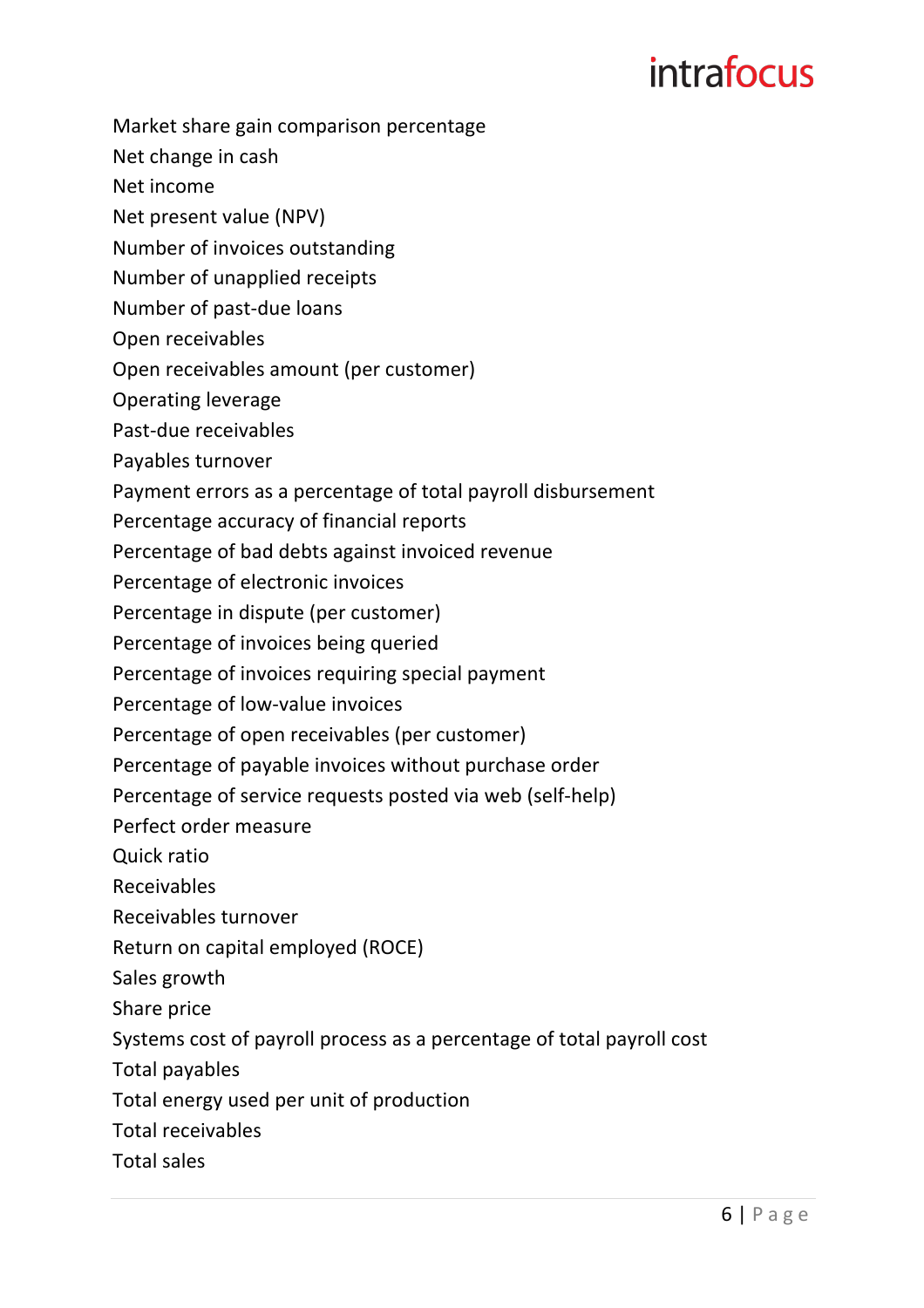Unapplied receipts Variable costs Weighted days delinquent sales outstanding Weighted days delinquent sales outstanding (per customer) Weighted terms outstanding Weighted terms outstanding (per customer)

#### Customer Service

Agent's full-time employees (FTEs) as percentage of total call center FTEs Answering percentage (number of sales calls answered/total number of sales calls offered) Average after-call work time Average number of calls/ service request per handler Average queue time of incoming phone calls Cost per minute of handle time Costs of operating call centre/ service desk E-mail backlog Field service technician utilization Hit rate (products sold compared to total received sales calls) Inbound abandon rate Inbound agent dialled calls Inbound availability rate Inbound average talk time Inbound average wrap time Inbound call centre leads created Inbound call centre opportunities created Inbound calls handled Inbound calls handled per agent hour Inbound service level Number of complaints Percentage of customer service requests answered in given timeframe Percentage of calls transferred

Total calling time per day/week/month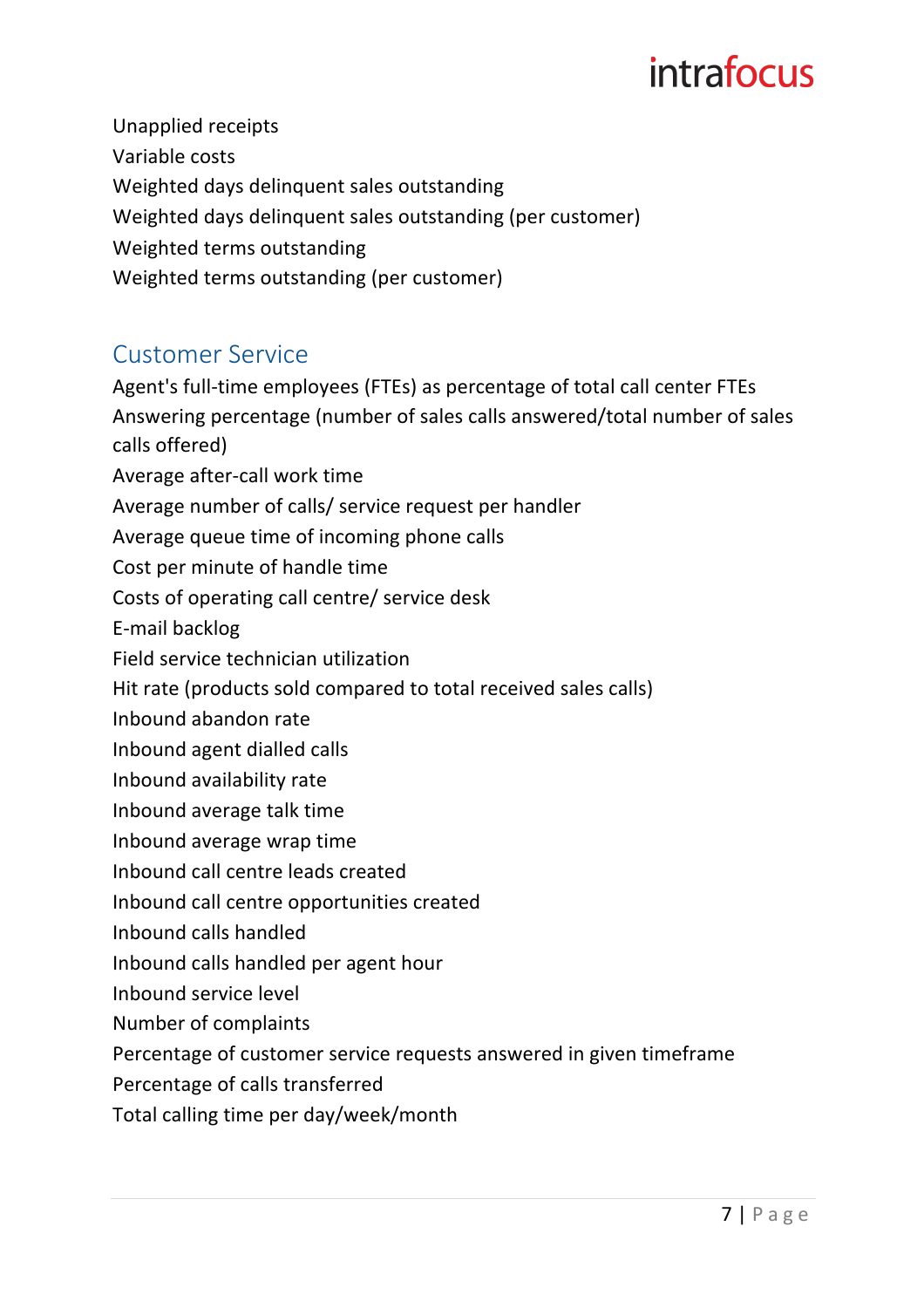#### Marketing

- Ad click-through ratio (CTR)
- Average response rates of campaigns
- Brand awareness percentage
- Brand consideration
- Brand credibility
- Brand strength
- Column inches of media coverage
- Consumer awareness
- Contact rate (number contacts effectively contacted / number of contacts in the target list)
- Cost per converted lead
- Cost per lead
- Cost per mile (CPM)
- Delivery of materials
- Effective reach
- Gross rating point (GRP)
- Growth sustainability rate of brand
- Leads generated
- Marketing budget awareness-demand ratio
- Marketing budget ratio (MER)
- Number of article placements in trade magazines
- Number of client visits
- Number of product focus groups conducted
- Number of customer satisfaction surveys administered
- Number of placements in trade magazines
- Number of trade shows attended / participated in
- Percentage of customers willing to promote your product/service
- Q score (a way to measure the familiarity and appeal of a brand, etc.)
- Response rate
- Return on investment (ROI) of brand
- Return on marketing investment (ROMI)
- Revenue generation capabilities of brand
- Staying in budget
- Target rating point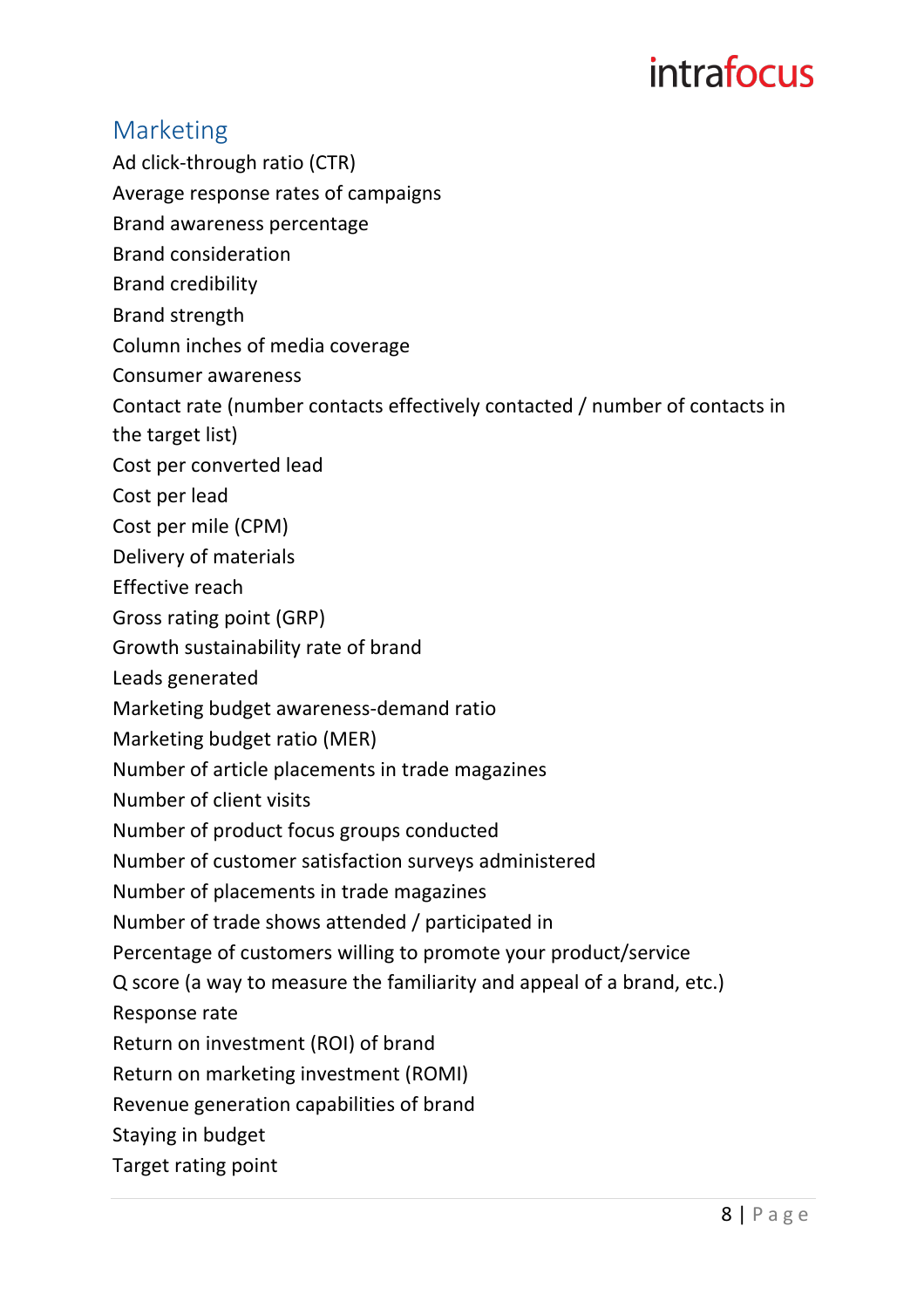Total cost of customer acquisition Transaction value of brand Website click-through Website hits Website leads generated

#### Sales

Actual calls

Actual sales value versus initial bid

Age of sales forecast

Average administrative time per sales person

Average deal size

Average number of activities (calls, meetings, etc.) to close a deal

Average price discount per product

Average price discount per sales person

Average revenue per product

Call quota

Closed sales

Closing ratio

Customer acquisitions costs as a percentage of sales value

Customer churn ratio

Customer lovalty

Customer purchase frequency

Customer satisfaction

Frequency of sales transactions

Gross margin per product

Gross margin per sales person

New sales person ramp-up time

Number of certified partners

Number of deals per partner

Number of sales orders by FTE

Number of sales people meeting their quota

Number of units sold per day/week/month/quarter/year

Partner churn ratio

Partner profit margin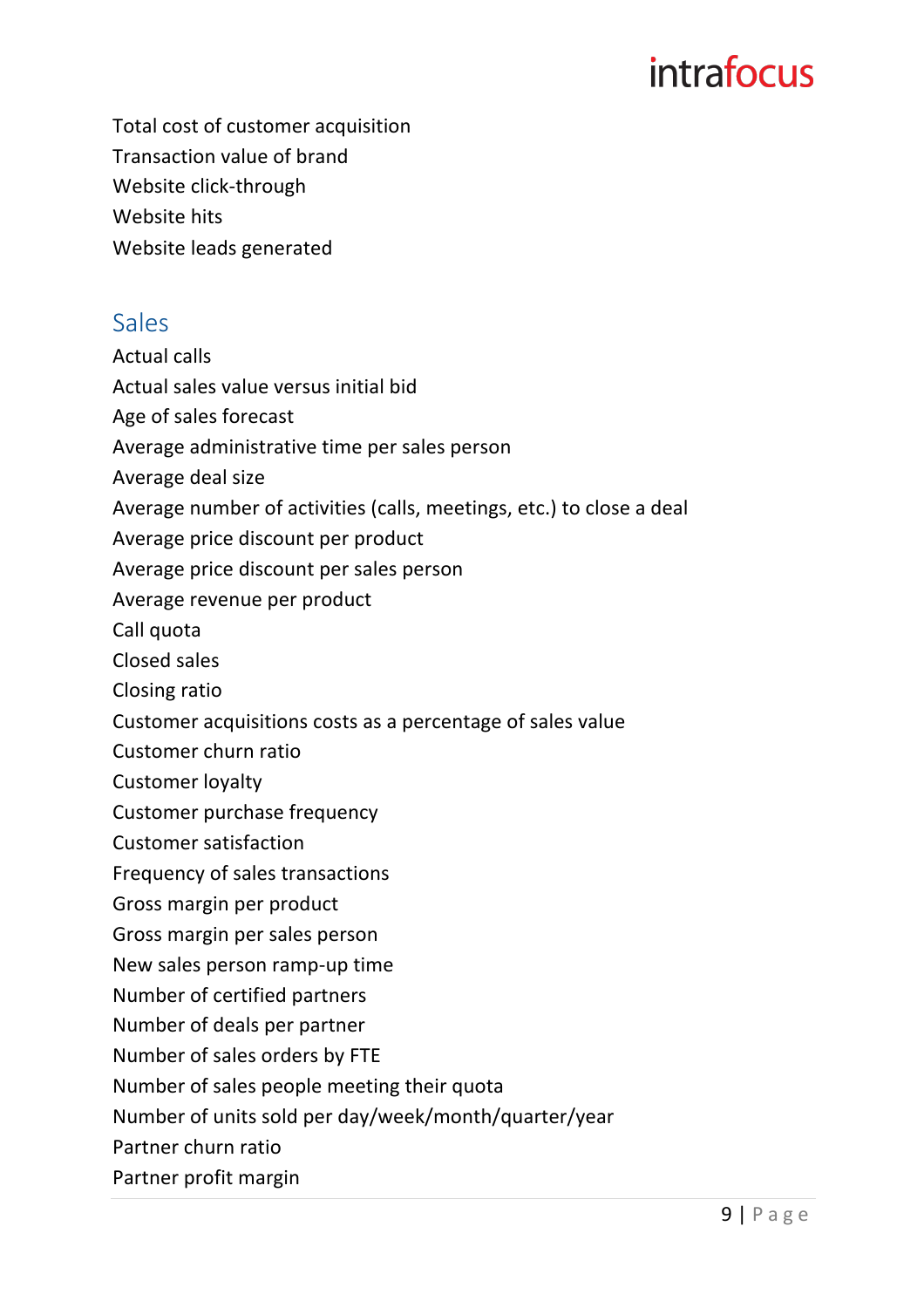Percentage of converted opportunities Percentage of online sales revenue Percentage of sales due to launched product/services Percentage of sales representatives to achieve quota Percentage of sales revenue via partner channel Pipeline by sales stage Qualified leads Qualified opportunities Revenue per sales person Sales capacity Sales cycle time Sales per department Sales person turnover Sales quota Time utilization Un-weighted sum of deal size in sales pipeline Value of sales lost Win/loss ratio percentage

#### Information Technology

Account create success Account termination success Active directory performance index Alert-to-ticket ratio Average data centre availability Call centre PBX availability Campus PBX availability Customer connection effectiveness Data centre capacity consumed E-mail client availability Exchange server availability Incidents from change Internet proxy performance Network availability: High availability sites Network availability: Standard sites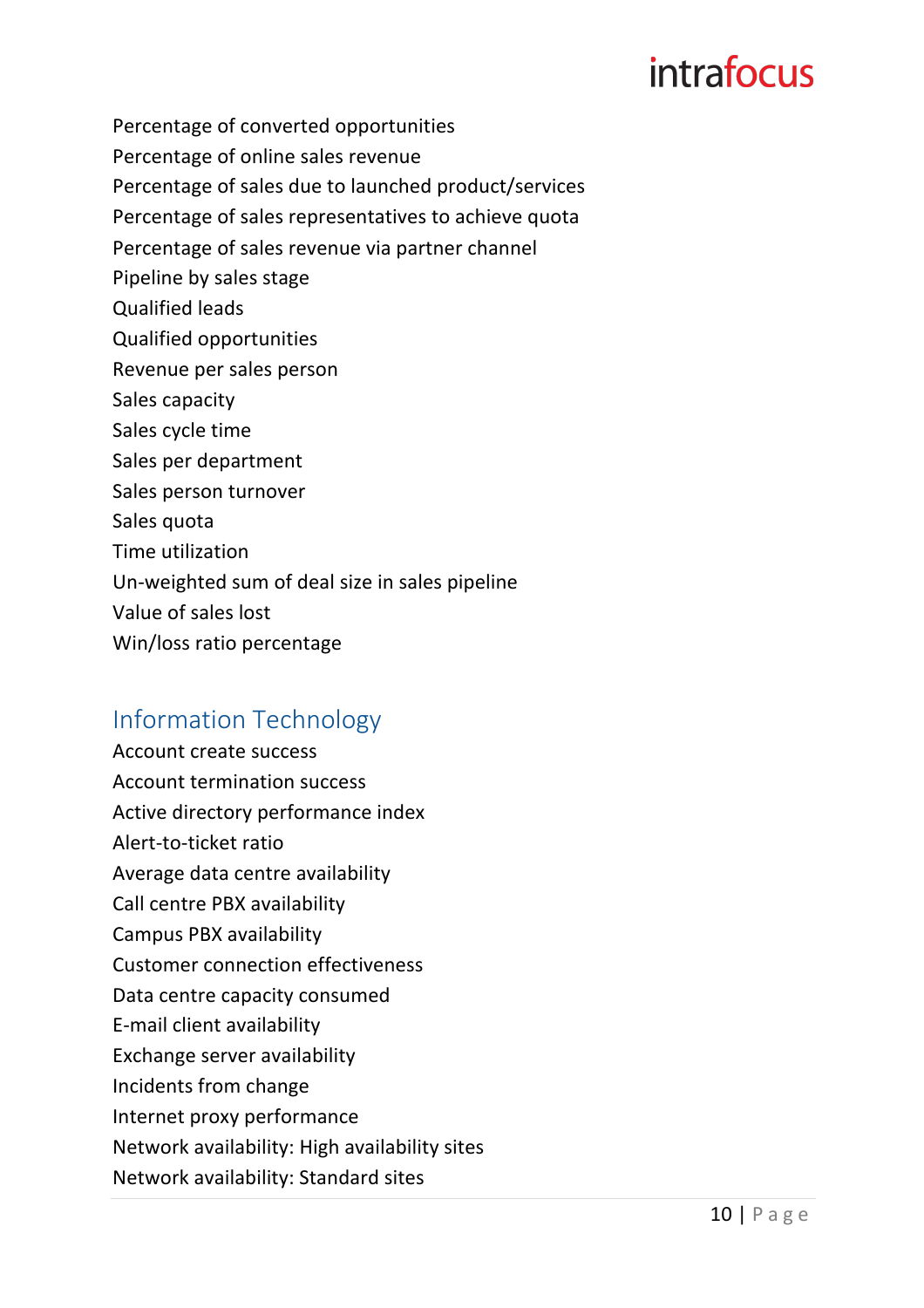Network manageability index

No problem found/duplicate tickets

Percentage of branch office backup success

Percentage of circuits exceeding target utilization

Percentage of IT managed servers patched at deadline

Percentage of production servers meeting software configuration standards

Percentage of security update restarts within maintenance window

Percentage successful remote access server (RAS) connections

Phone answer service level

Priority 1 and priority 2 network incidents meeting SLA

Product adoption status and compliance

Restore success rate

Server growth rate

Server manageability index

Service desk client satisfaction: Percentage dissatisfied

Service desk tier 1 resolution rate

Service desk time to escalate

Service desk time to resolve

Storage utility service availability

Storage utility utilization

Virtual machine provisioning interval

Virtual server utility availability

Web server availability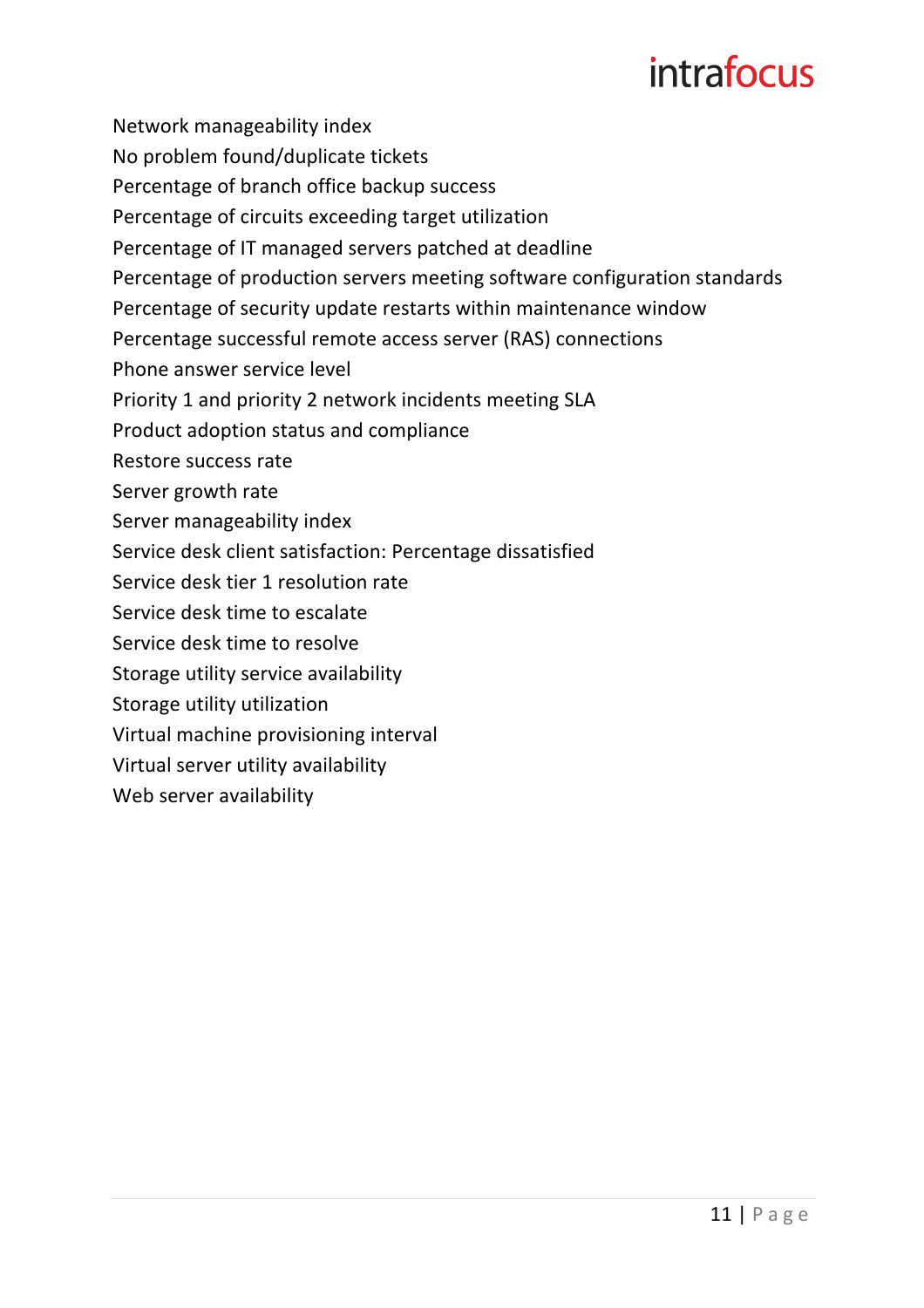#### KPIs by Sector

#### Accommodation and Food

#### General

Average revenue per guest

Average revenue per table

Complaints per head

Complaints per order Labour cost per guest

- Labour cost per table Minutes per table turn
- Profit per table

#### Bar and Cellar Management

Average profit percentage on sales Carrying cost of stock Gross profit on sales Sales and stocktaking discrepancies

- Sales per head
- Stock turnover

Stock value

#### Front of House and Restaurant Management

Customer satisfaction Front of house labour hours Food, dessert, and beverage sales per head Front of house labour percentage Linen costs Number of customers Revenue per available seat hour (RevPASH) Seating efficiency Strike rate: Number of diners over number of occupying guests Total sales per head: Total sales divided by the number of customers. Kitchen Management Food cost percentage: Food cost over food sales Food costs per head Kitchen labour percentage: Kitchen labour cost over food sales Kitchen labour hours: Over sales Kitchen linen costs Percentage of sales per selling items Stock value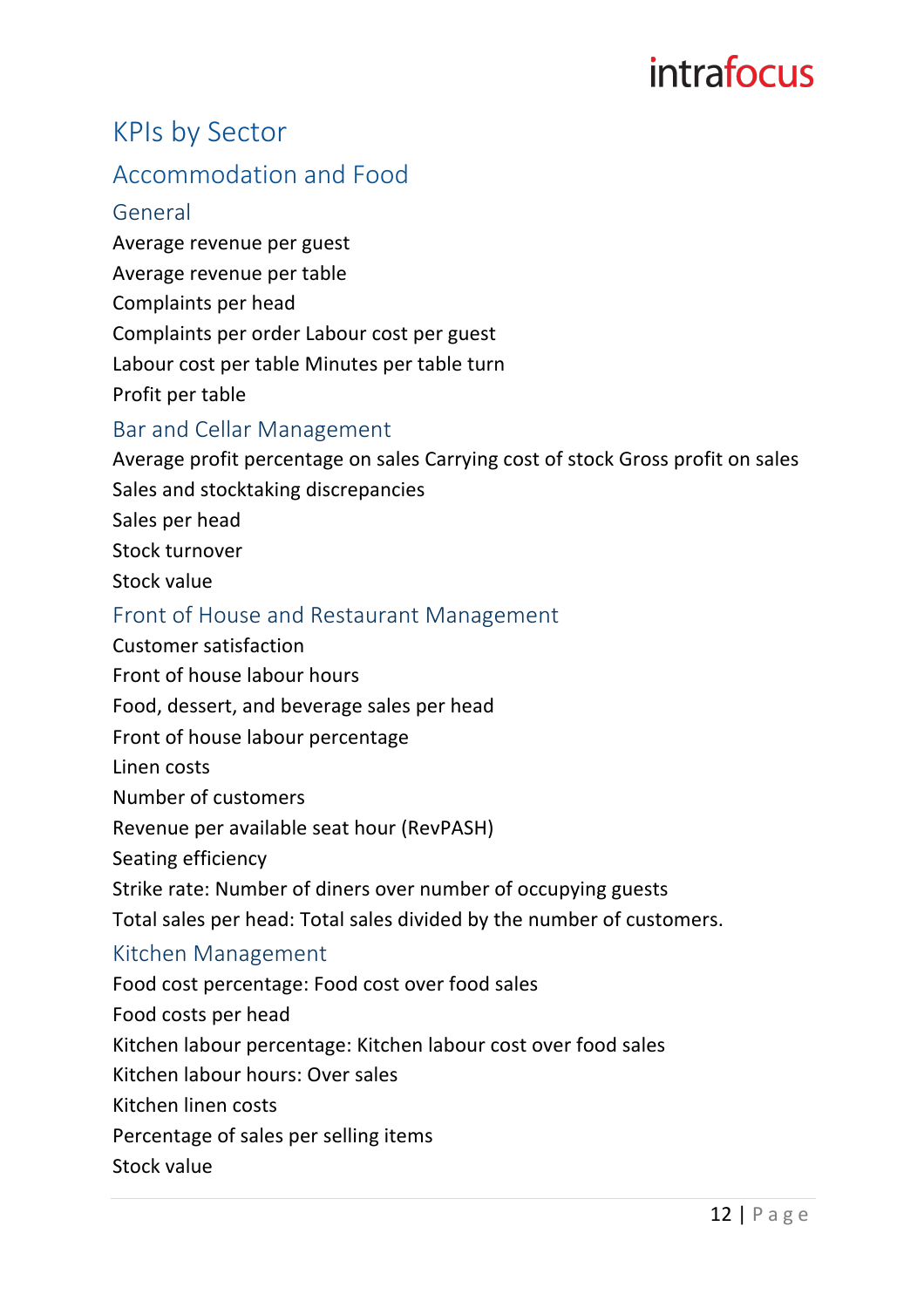#### Total food costs

#### Management of Finance and Administration

Cash position at bank

Administration labour costs

Computer and technology efficiency (percentage of downtime, POS accuracy,

staff equipment literacy rate)

Taxes owed

Return on investment

Sales and costs: Actual versus budget as a percentage

Stocktaking discrepancies per department

Total (short term) accounts due

Total accounts payable

#### Sales and Marketing plus Function Management

Booking forecast: Future x weeks / months, special holidays

Number of function inquiries, percentage of campaign cost against functions

Marketing and advertising costs and cost per response as ratio

Number of customers

Press mentions

Campaign response rate

Sales inquiry conversion rate: The number of inquiries that turn into actual sales 

Sales per head (across all areas)

Repeat visits, especially by top 100 or 200 customers

#### **Staffing**

Average hourly pay

Average length of employment

Profit/mark-up on function labour charge-out (caterers)

Labour turnover (number of new staff in any one week or month)

Sick days taken (as a percentage of total available working days)

Total labour cost percentage

Total labour hours per each section

Wage cost percentage: Wage costs as a percentage of sales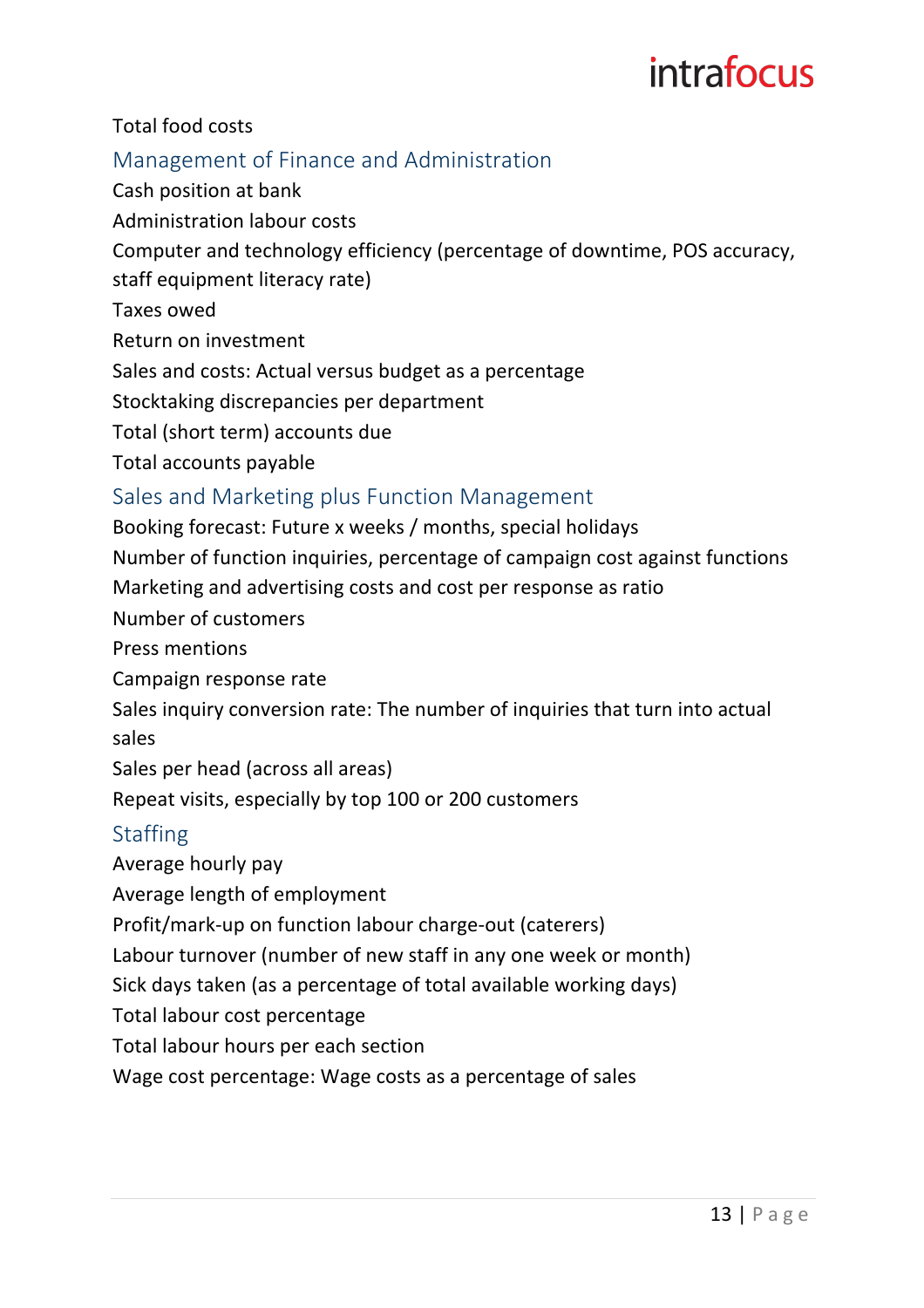#### Construction

Number of accidents Number of accidents per supplier Actual working days versus available working days Cash balance: Actual versus baseline Change orders: Clients Change orders: Project manager Client satisfaction: Client-specified criteria Client satisfaction product: Standard criteria Client satisfaction service: Standard criteria Cost for construction Cost predictability: Construction Cost predictability: Construction (client change orders) Cost predictability; Construction (project leader change orders) Cost predictability: Design Cost predictability: Design and construction cost to rectify defects Customer satisfaction level Day to day project completion ratio: Actual versus baseline Fatalities Interest cover (company) labour cost: Actual versus baseline labour cost over project timeline Liability ratio (over asset) on current versus completion comparison Number of defects Outstanding money (project) Percentage of equipment downtime Percentage of labour downtime Percentage of backlogs over project timeline Percentage of unapproved change orders Productivity (company) Profit margin: Actual versus baseline profit margin over project timeline Profit predictability (project) Profitability (company) Quality issues at available for use

Quality issues at end of defect rectification period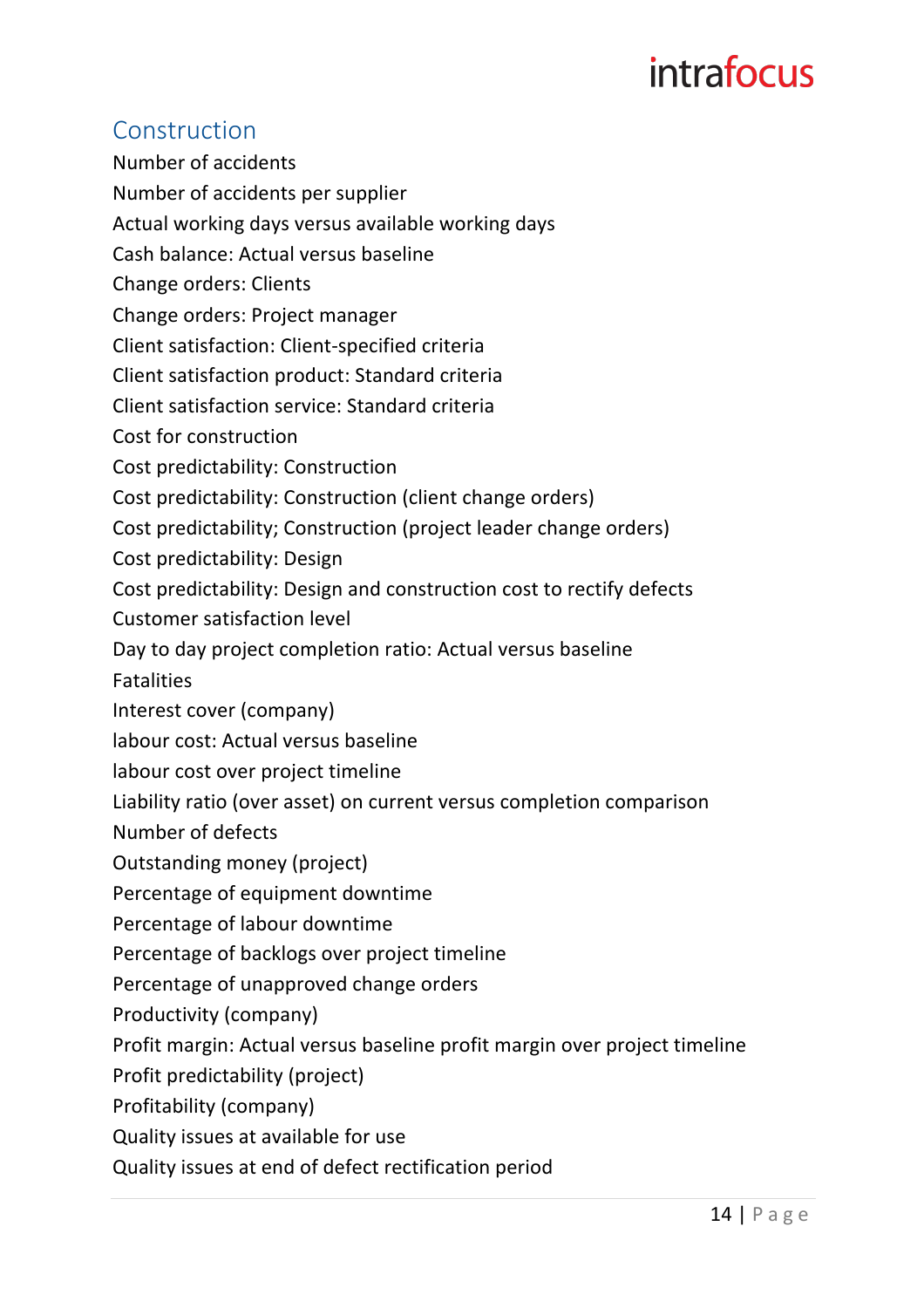Ratio of value added (company) Repeat business (company) Reportable accidents (including fatalities) Reportable accidents (non-fatal) Return on capital employed (company) Return on investment (client) Return on value added (company) Time for construction Time predictability: Construction Time predictability: Construction (client change orders) Time predictability: Construction (project leader change orders) Time predictability: Design Time predictability: Design and construction Time taken to reach final account (project) Time to rectify defects

#### Education

Administrative expenses as a percentage of educational and general expenditures Admission test scores for entering students Annual student survey: Two-year comparison in five key areas Attrition rate of online courses Average course experience Average daily attendance Average daily participation percentages Average endowment distribution by student Average net academic cost and average percentage discount Average percentage consistently absent Average student credit hours taught by tenure/ tenure track faculty by college Average tenure or tenure track faculty salaries by college compared to peer benchmarks Average undergraduate student credit load Average student free application for federal student aid (FASFA) unmet financial need Average graduating student debt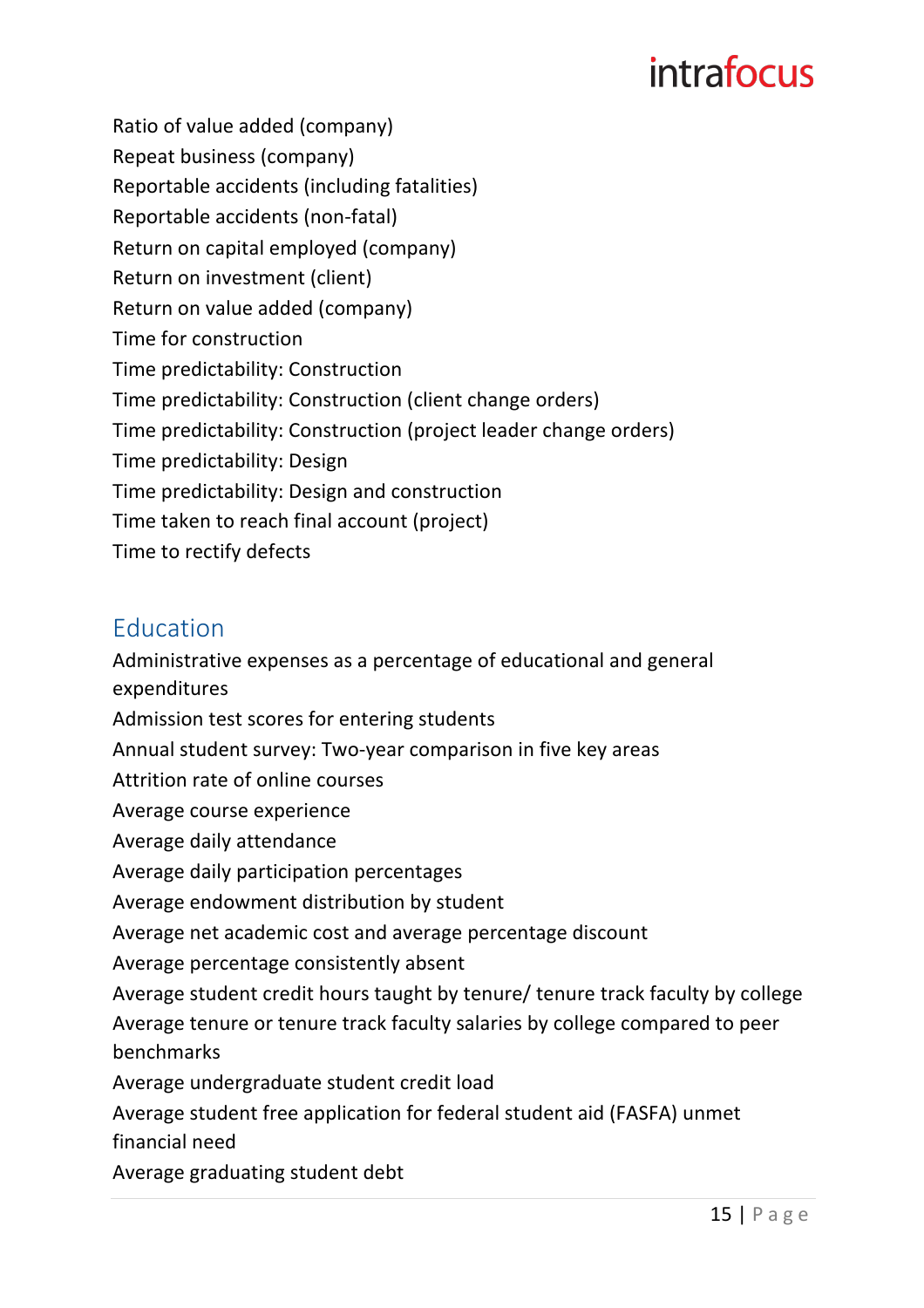Choice into district: Number of students

Choice out of district: Number of students

Class attendance

Classroom and laboratory utilization

Comparison of most recent graduating high school classes to diversity of new

18-and 19-year-old students who enrol in the following fall term

Continuation rates of college students

Cost per graduate

Cost per meal (CPM)

Degrees awarded: Baccalaureate, masters, doctoral

Development expenditures as a percentage of total external income

Distance learning enrolment

Distance learning number of degree programs

Dollar value of restricted research expenditures

Dollar value of total external research grant applications and expenditures

Endowment value per student

Expenditures per student

Fewer students classified as needing special education services

Four-year graduation rate for community college transfer students with 30+ hours

Freshman retention rate by ethnic group and by financial aid category

Fund balance at x % of yearly expenditures

Graduate/ professional degrees in high demand fields

Home school students registered: Number of students

Increase of percentage of school-age students with disabilities participating in occupational education program

Increase of percentage of school-age students with disabilities receiving special education services in general class placements

Increase of percentage of preschool students with disabilities receiving special education services in settings that include nondisabled children

Increase of percentage of school-age students with disabilities receiving

services in general education buildings

Institutional debt per student

Instructional expenses per student

International student load

International student headcount and percentage of FTE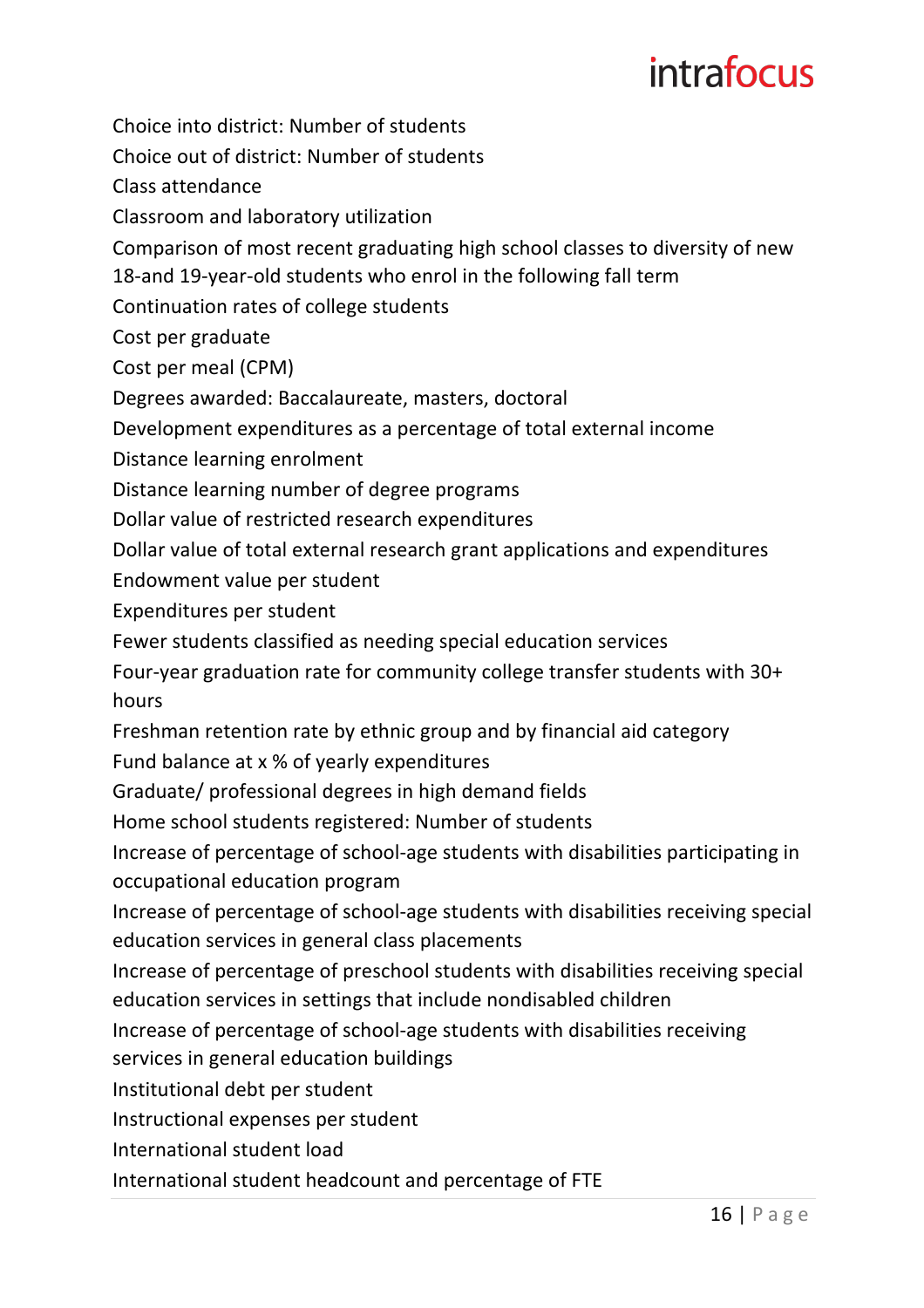Licensure exam pass rates

Licensure exam pass rates in program x

Master's-level five-year and doctoral ten-year graduation rate

Masters and doctoral graduates employed in state x compared to other state x graduates

National ranking of baccalaureate, masters, and doctoral degrees awarded to minority students

Nationally ranked programs

NCAA team sports athletics total wins

Non-instructional FTE per student FTSE, or non-instructional FTE to

instructional FTE ratio

NSSE results in quality of student advising, entire educational experience, would attend again, overall satisfaction

Number of degrees awarded

Number of students per teacher

Number of total budgeted tenure/ tenure track faculty positions

Number of vocational degrees awarded

Percentage of academic staff with a doctorate

Percentage of full-time faculty who are women, are ethnic minorities, or have terminal degrees

Percentage of course requests satisfied by semester

Percentage of degree-seeking new transfers (of total enrolment)

Percentage of first year class in top 10% and top 25% of HS graduating class

Percentage of first year students requiring developmental education and successful completion percentage of developmental education

Percentage of graduating seniors from area high schools from most recent academic year who enrol in following fall term

Percentage of new students ages 18 to 19 who need developmental education based on their test scores

Percentage of tenure/tenure track faculty holding grants by college

Percentage of total positions endowed

Percentage of undergraduates receiving baccalaureate degrees with eight SCH or fewer above minimum requirement, number qualifying for state mandated rebate, and number requesting and receiving their rebate

Postdoctoral fellows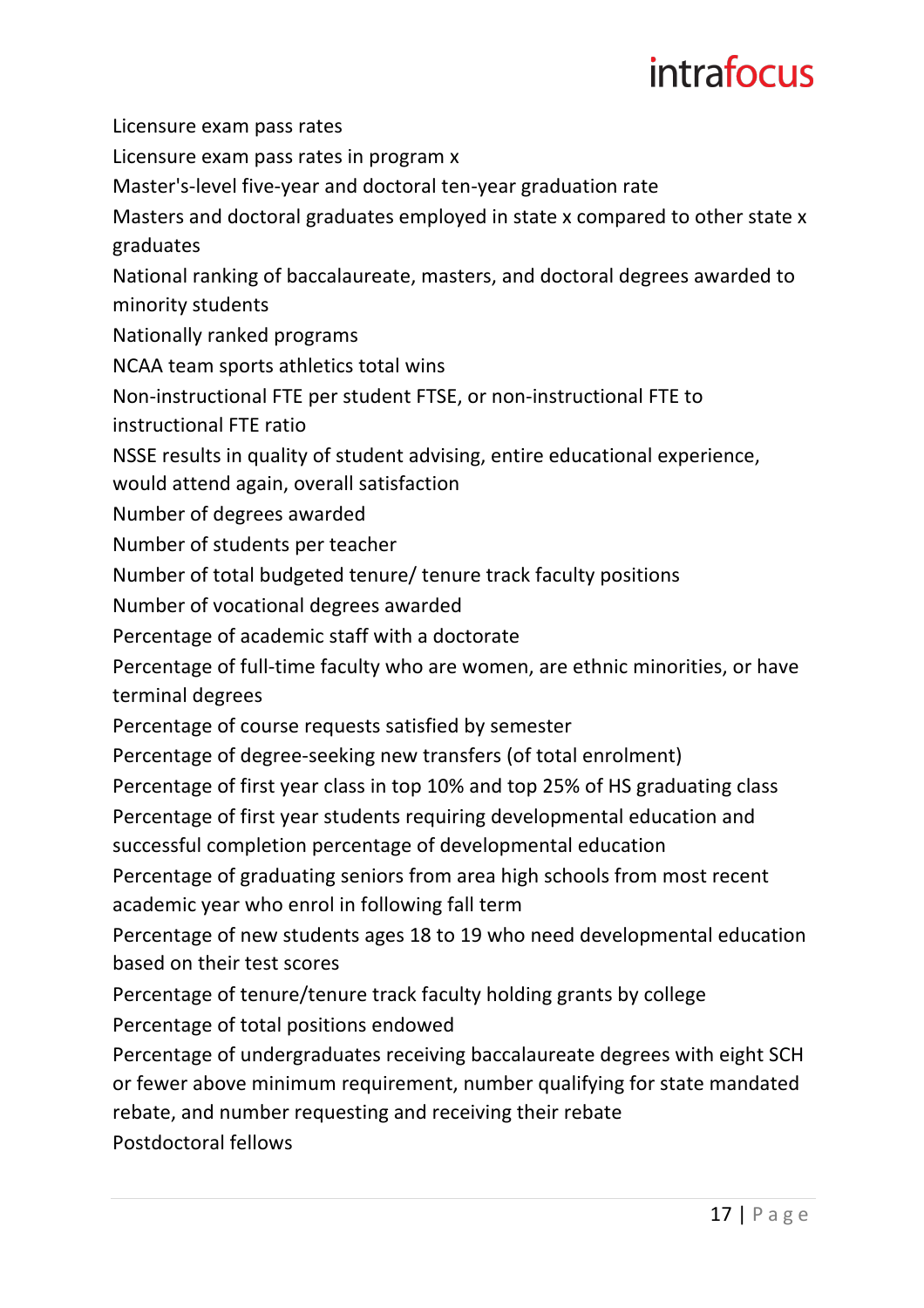Program expenditures as a percentage of budgets Research rankings national and state Retention rates of students in vocational courses SCH taught by tenure/tenure track faculty vs. non-tenure/tenure track faculty by college Six-year graduation rate and combined graduation/persistence rate Student services expenditures per student FTSE Students per faculty Successful course completion System-wide reduction in energy use over ten years Technology transfer: new invention disclosures, patents issues, licenses and options executed, gross revenue from intellectual property Time to a baccalaureate degree by area of study Total budgeted endowed professorships and chairs Total degree seeking new transfers Total external gifts by alumni: Number and amount Total external gifts by corporations: Number and amount Total external gifts by foundations: Number and amount Total external gifts by individuals: Number and amount Total new transfer students Total operating expenditures per student FTE Total professorships and chairs positions filled Total state appropriations per FTE student compared to peers Total stipend support for graduate students Transportation costs per pupil Tuition and mandatory fees compared to peers Undergraduate classes with fewer than 30 students Undergraduate degrees in high demand fields Undergraduate financial aid awards Undergraduates per professional academic advisor by college Unrestricted reserves as percentage of operating budget University students studying abroad headcount

#### Finance and Insurance

Accounting costs Accounts payable Accounts payable turnover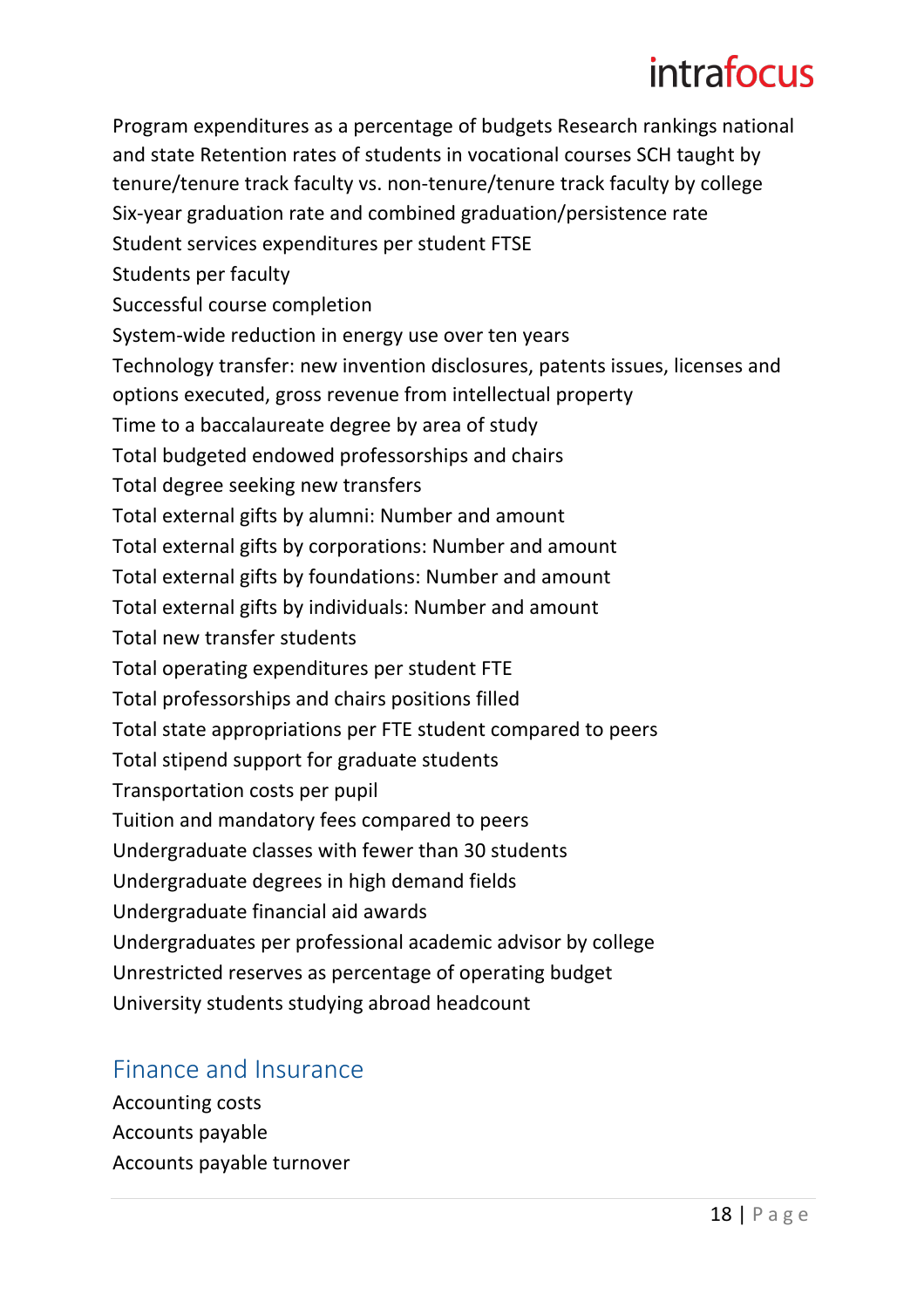Asset turnover rate Average sum deposited in new deposit accounts Average value of past due loans Cash conversion cycle (CCC) Cash dividends paid Cash flow return on investments (CFROI) Common stock equity Cost of goods sold (COGS) Cost per hour per lawyer (in-house) Creditor days Cumulative annual growth rate (CAGR) Cycle time to perform periodic close Cycle time to resolve an invoice error Days payable Debt-to-asset ratio Debtor days Direct costs Earnings per share (EPS) EBIT EBITDA Economic value added Enterprise value/takeover value Fixed costs Gross margin on managed assets Gross profit Gross profit margin Indirect costs Interest expense Interest on net worth Invoicing processing costs Labour and management cost Labour and management earnings Legal staff per size of revenue Long-term debt Marginal costs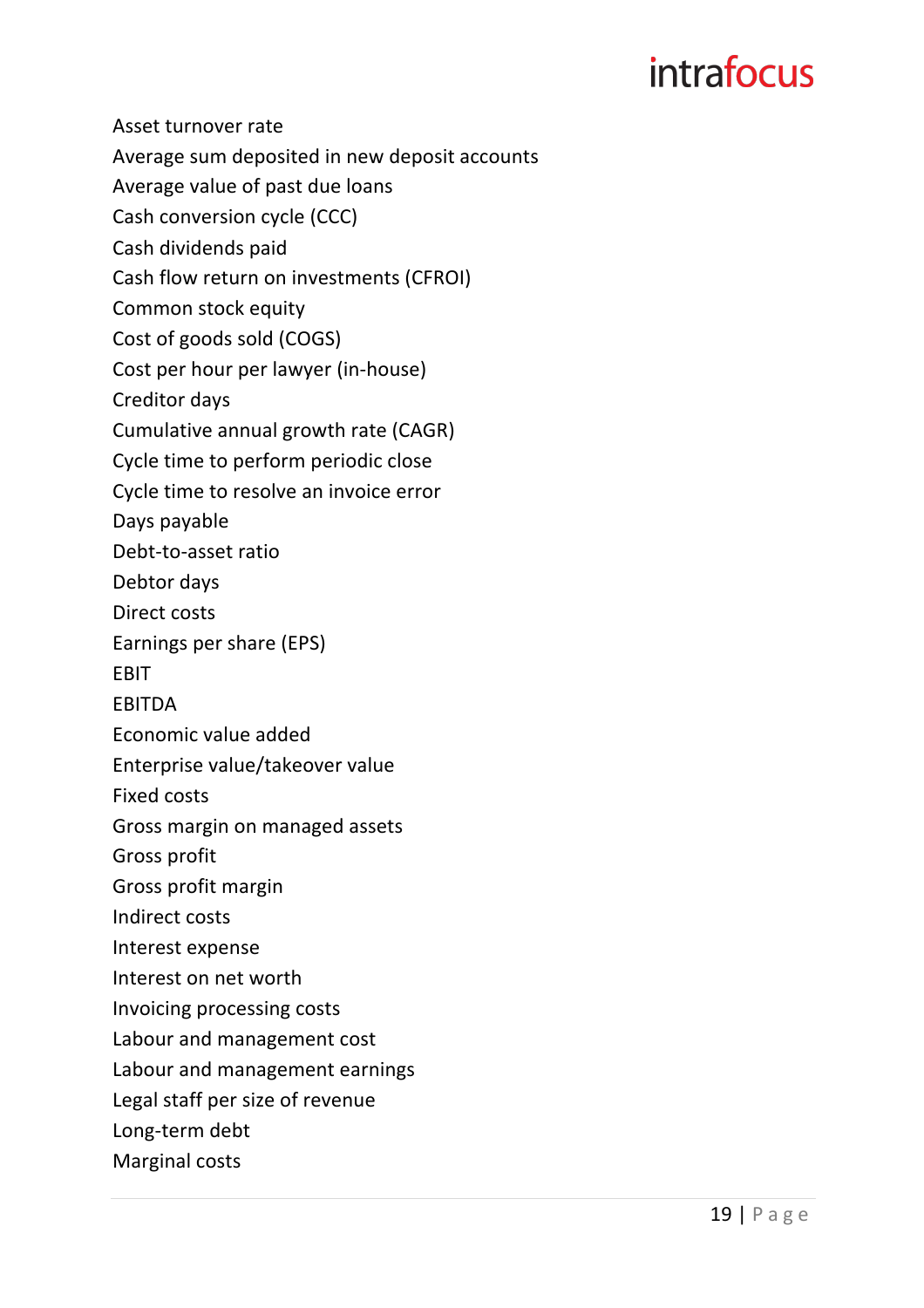- Market share
- Net change in cash
- Net interest margin
- Net new money
- Net profit
- Net profit margin
- Number of budget deviations
- Number of invoices outstanding
- Number of past due loans
- Operating income
- Operating leverage
- Operating margin
- Operating profit margin
- Other current liabilities
- Other noncurrent liabilities
- Percentage of accuracy of periodic financial reports
- Percentage of effectiveness in payables management
- Percentage of budget deviation relative to total budget
- Percentage of electronic invoices
- Percentage of financial reports issued on time
- Percentage of invoices requiring special payment
- Percentage of invoices under query
- Percentage of legal budget spent outside
- Percentage of low-value invoices
- Percentage of payable invoices without purchase order
- Preferred stock equity
- Product turnover ratio
- Profit
- Profit loss due to theft
- Profit margin
- Profit per product
- Quick ratio
- Rate of return on assets
- Rate of return on equity
- Return on assets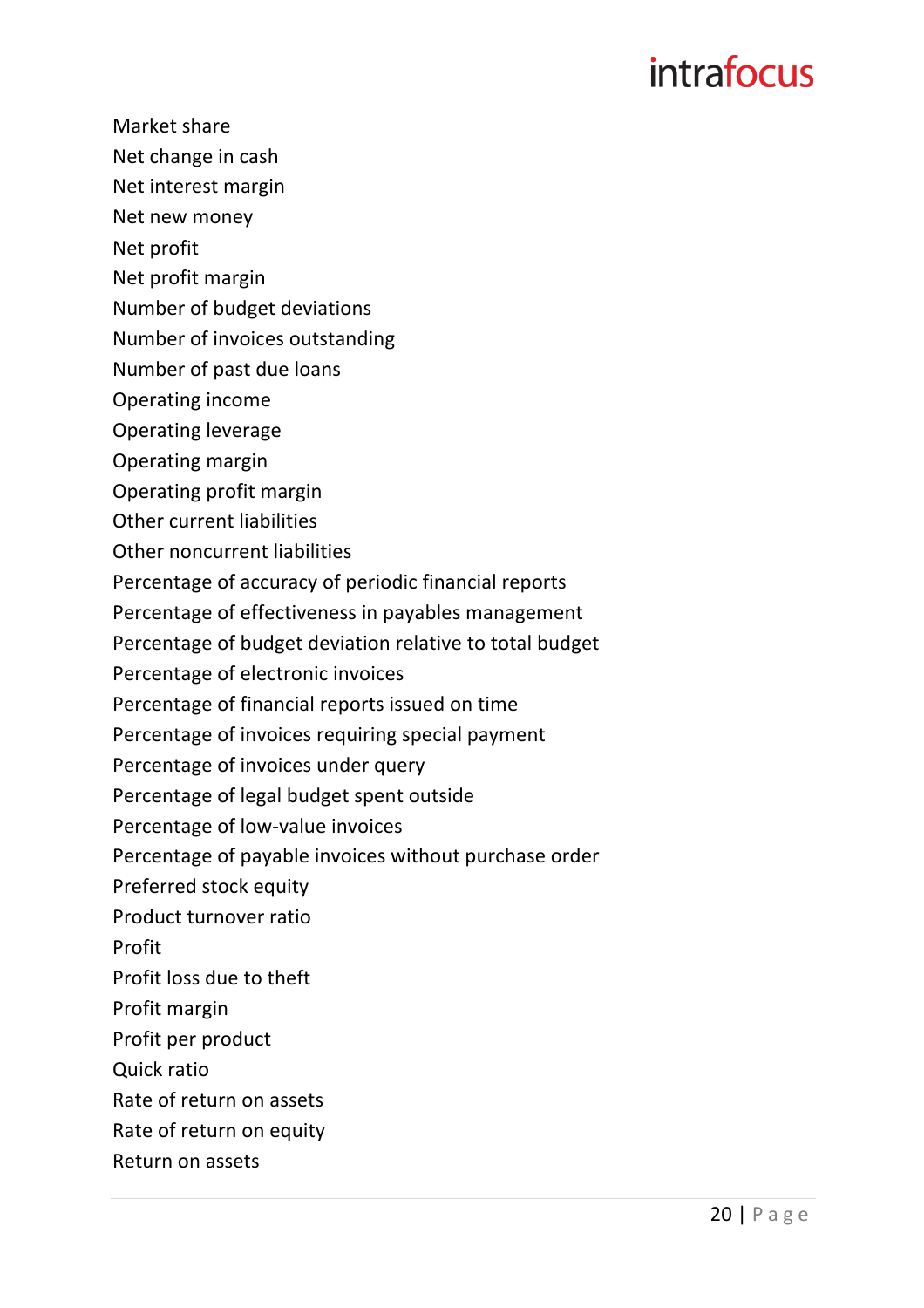- Return on capital employed (ROCE)
- Return on investment (ROI)
- Return to equity
- Revenue
- Revenue per employee
- Sales per share
- Same store sales
- Selling general and administrative (SG&A) expenses
- Share price
- Shares outstanding
- Sharpe ratio
- Short-term debt
- Systems cost of payroll process as a percentage of total payroll cost
- Tier 1 capital
- Total assets
- Total current liabilities
- Total equity
- Total legal spending as a percentage of revenue
- **Total liabilities**
- Total of un-invested funds
- Total quantity of new deposit accounts
- Total sum deposited in new deposit accounts
- Total value of past due loans
- Variable costs

#### Insurance

- Average insurance policy size
- Claims
- Combined cost and claims ratio
- Combined ratio
- Current premium versus loss
- Earned premium
- Expense ratio
- Expenses
- Exposure
- Loss adjustment expenses (LAE)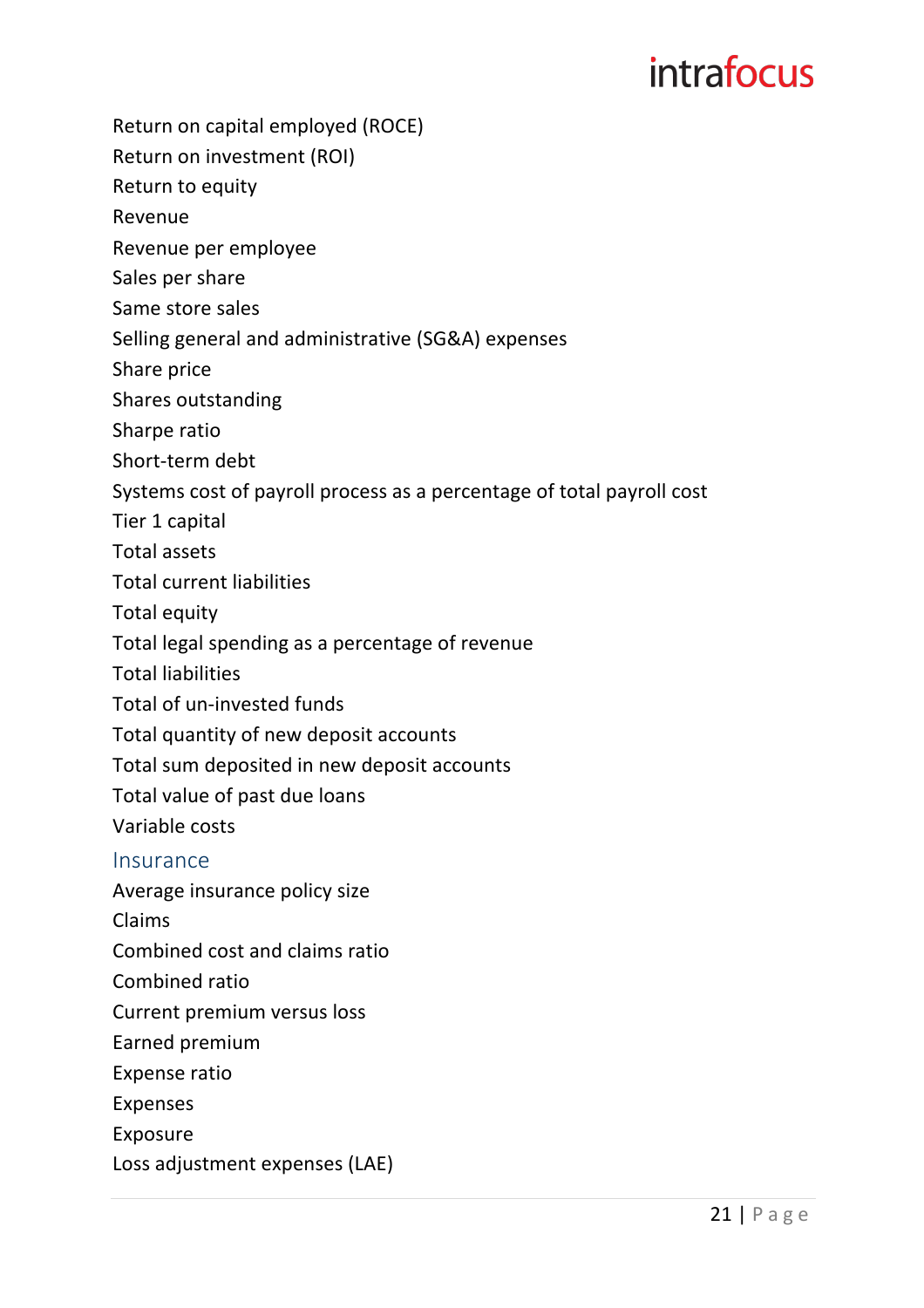Loss ratio

Number of days open insurance claims Number of new insurance policies Previous premium versus loss Underwriting speed of insurances

Written premium

#### Healthcare and Social Services

Accounts receivable Accounts payable and accrued expenses Admissions in-patient Average length of stay (ALOS) Average length of stay (ALOS) for top ten diagnoses Assets in current period Assets in prior period Average age of plant Average age of workforce Average daily and monthly census Average hourly rate Average length of stay Average payment period (days) Average time to fill positions Backorder percentage Bad debt as percentage of net revenue Bottleneck areas Break even Capital expenditure growth rate Case mix index Cash and equivalents Cash collected versus target Cash on hand (days) Communication effectiveness Contract negotiation schedule Cost per discharge Current asset turnover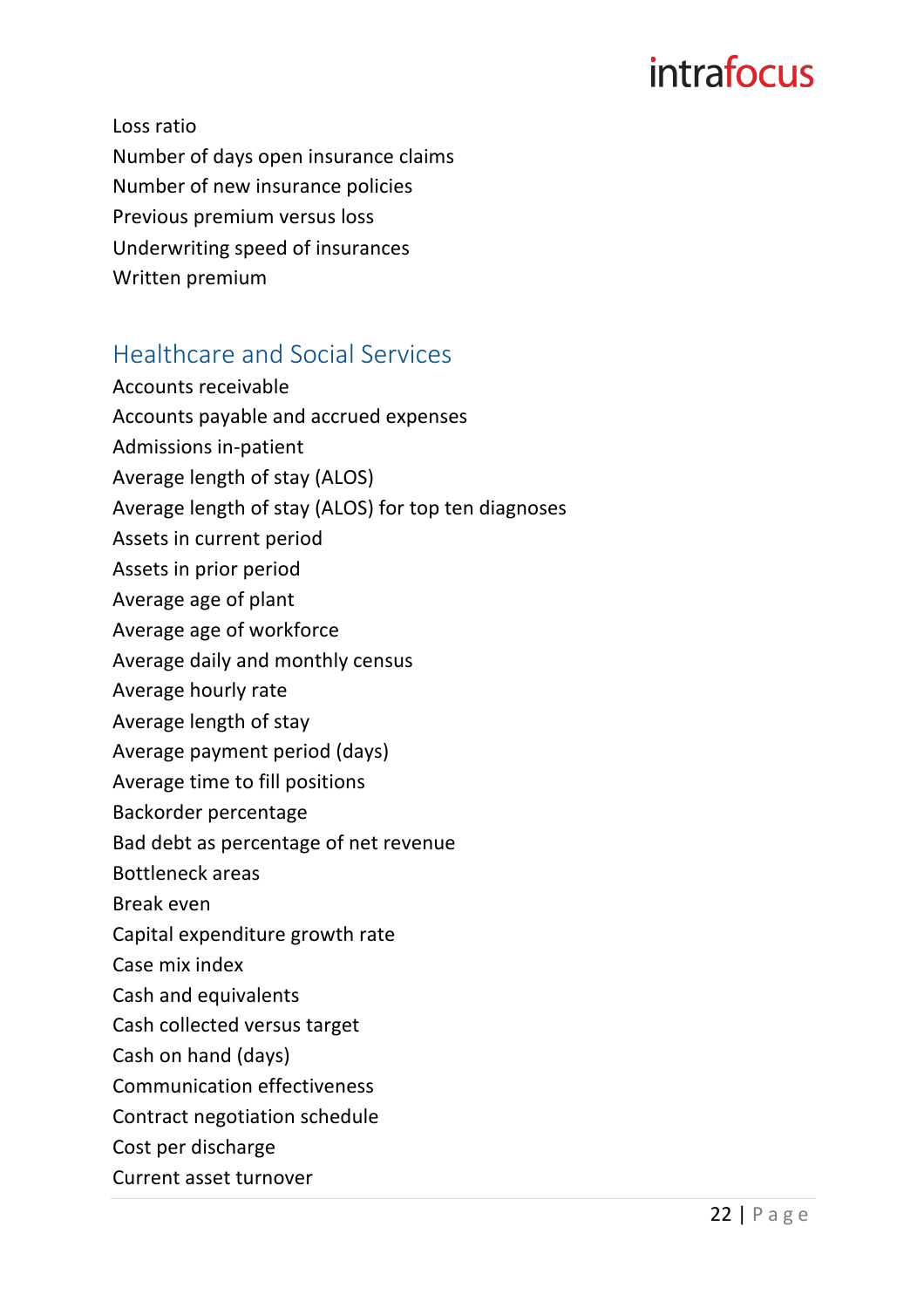- Current ratio
- Days in accounts receivable
- Debt service coverage ratio
- Depredation funds
- Depreciation rate
- Discharge process time
- Discharges in-patient
- Discounts trends, revenue, and margin by payer class
- Due to third parties
- Education funds
- Emergency visits outpatient
- Encounters outpatient
- Equity financing
- Errors related to procedure/treatment or test
- Events, number of events by type and department
- Expenses per physician FTE
- Fixed asset turnover
- Free operating cash flow to assets
- Free operating cash flow to revenue
- FTE per occupied bed
- FTEs per adjusted occupied bed
- Growth rate on equity
- Hazardous materials usage
- Informed about delays
- Inventory ratio
- Inventory turnover
- Investments at market value
- Long-term debt
- Long-term investments
- Maintained bed occupancy
- Mean wait time in emergency department (ED) for hospital bed
- Medication errors, number of errors per 1,000 treatments
- Medication errors, number of errors per month/year
- Month to date (MTD) bad debt
- MTD cash collected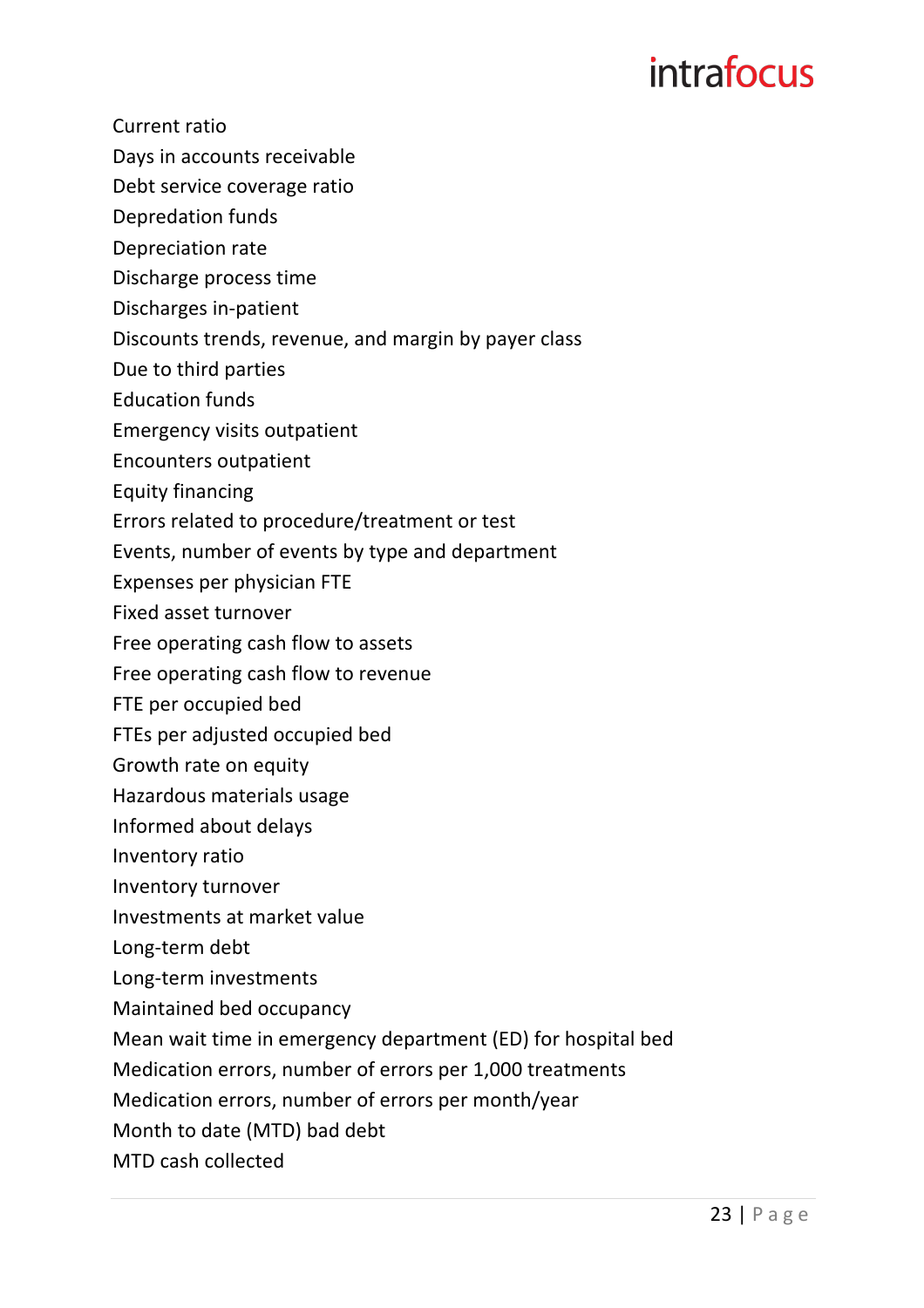- MTD revenue
- Net assets
- Net income
- Net income to patient revenue
- Net revenue
- Non-operating gains
- Number of new hires per day
- Nurse turnover rate
- Nurse vacancy rate
- Nurses attention to needs
- Operating income
- Operating profit margin
- Operating revenues
- **Other liabilities**
- Outside labor as a percentage of total
- Over or under consumption of service lines by payer types
- Overtime costs
- Paid time off costs at business unit level
- Paid time off costs at department level
- Patient accounts receivable
- Patient care hours
- Patient complaint rate
- Patient satisfaction
- Patient wait times, by process step
- Patient/staff ratios
- Patients who leave without being seen (by day, by time)
- Percentage of capital expenses
- Percentage of cash flow to total debt
- Percentage of cash flow to total liabilities
- Percentage of charitable revenue
- Percentage of debt to capitalization
- Percentage of fixed asset financing
- Percentage of in-patient capitated revenue
- Percentage of in-patient commercial revenue
- Percentage of in-patient HMO revenue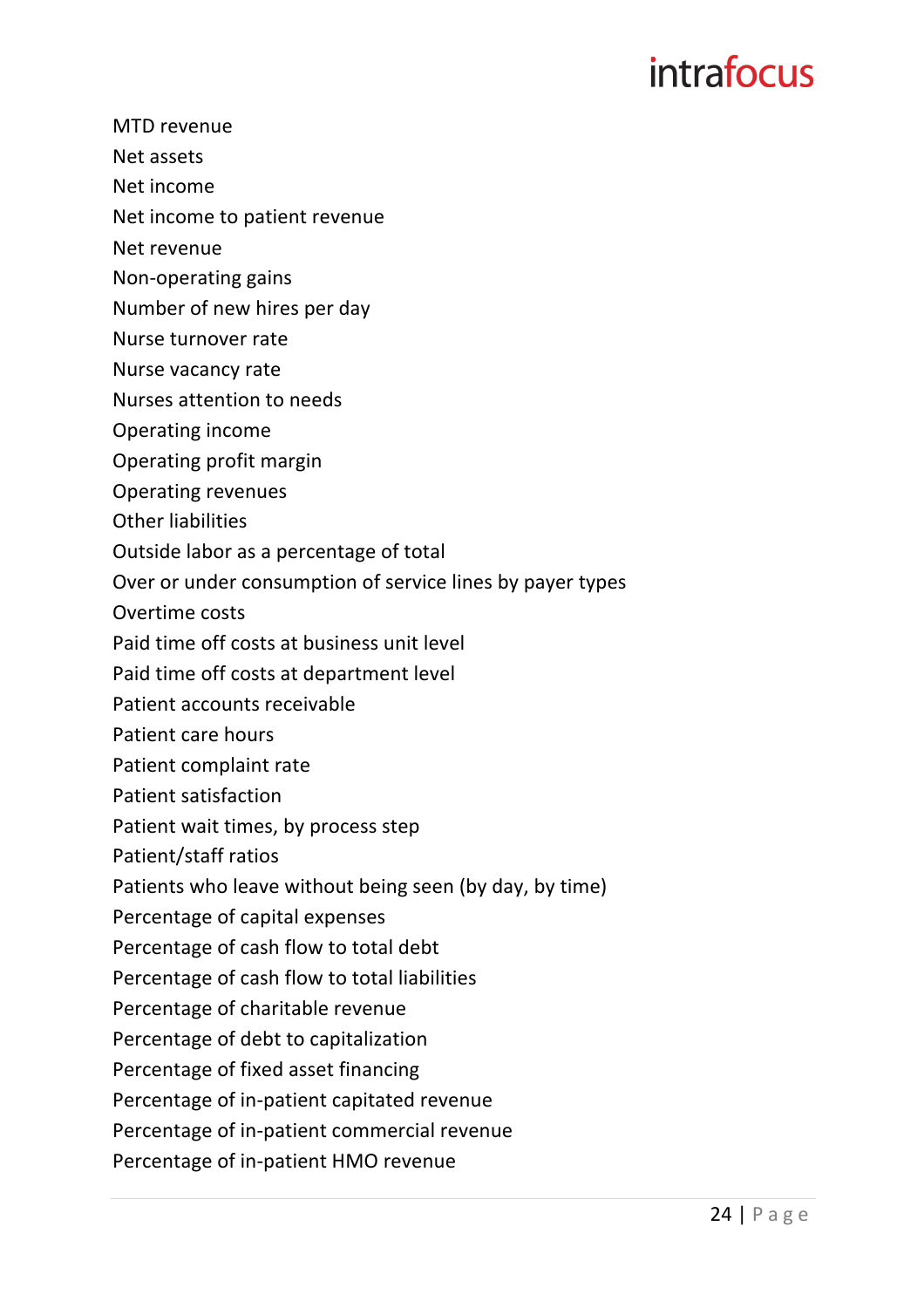- Percentage of in-patient revenue
- Percentage of in-patient self-pay revenue
- Percentage of Medicaid revenue
- Percentage of operating margin
- Percentage of outpatient Medicare revenue
- Percentage of outpatient revenue
- Percentage of part-time FTEs of total FTEs
- Percentage of voluntary staff turnover
- Physician FTE
- Physician productivity (relative value units)
- Purchase order (PO) quantity ordered by department
- Property, plant, and equipment
- Readmission rates
- Replacement viability
- Reported income index
- Reserve levels
- Return on equity
- Return to vendor
- Revenue by contract type
- Revenue per physician FTE
- Risk-adjusted mortality
- Salaries and benefits
- Satisfaction with physical examination
- Satisfaction with physician
- Service line utilization and trends by payer type
- Service provision
- Short-term investments
- Skill levels
- Source of hires versus cost
- Staff turnover
- Staff turnover by job code
- Staff turnover by location
- Staffing cost trend
- Staffing-related quality indicators
- Supplies and services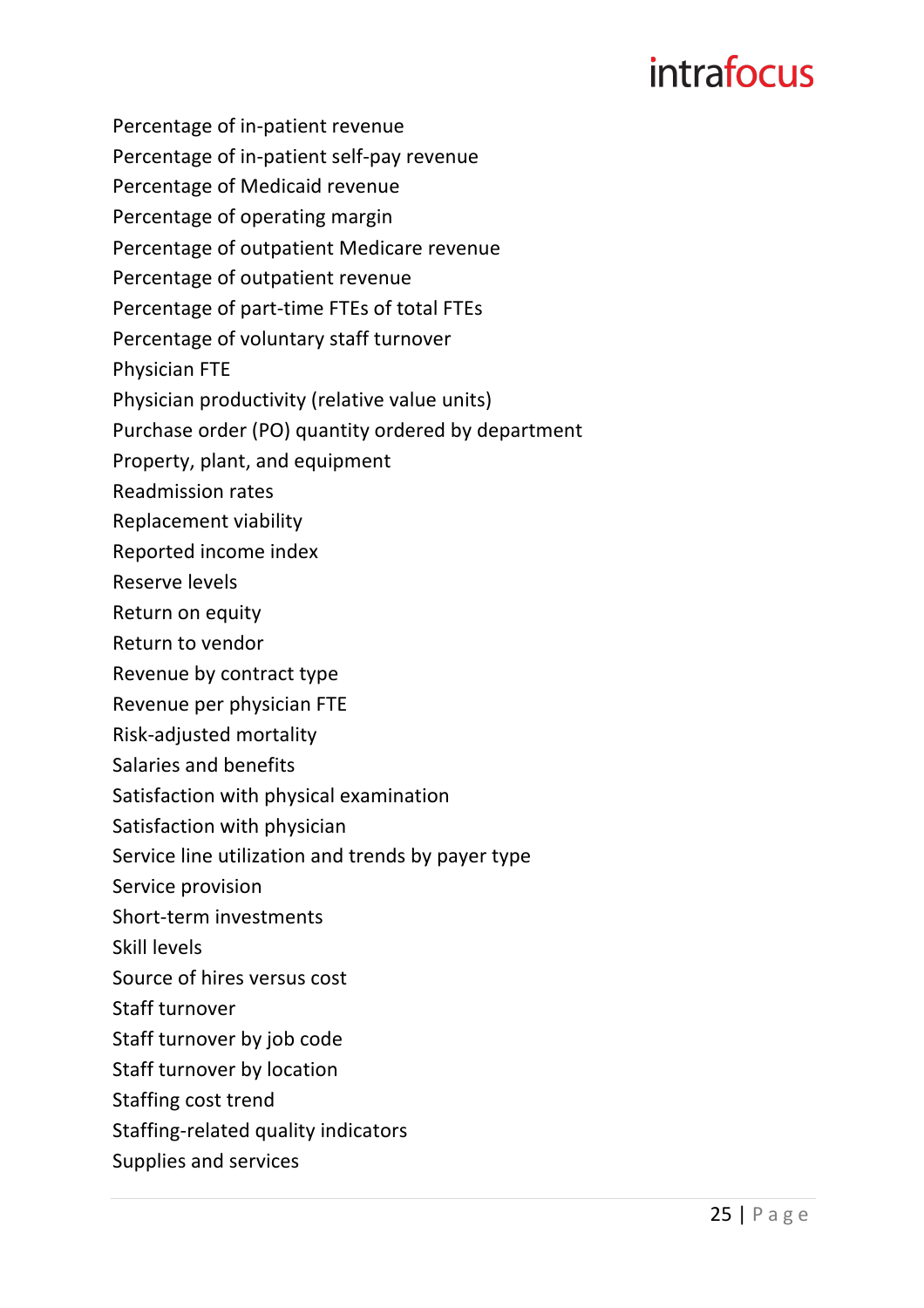Surgical cases in-patient

Surgical cases out-patient

Times interest earned

Total admissions

Total cash and investments

Total compensation per FTE

- Total discharge
- Total income
- **Total liabilities**
- Total margin
- Total operating expenses
- Total paid time off of FTEs
- Total PO dollar amount
- Total revenue per FTE
- Total salary per FTE
- Total travel distance
- Total turnover per manager
- Total turnover per tenure
- Total unrestricted funds
- Turnover of clinical and non-clinical staff
- Uncompensated care
- Unit efficiency
- Unrealized gains
- Vacancy rate
- Weekly payroll
- Working capital absorption
- Working capital for current accounting period

#### Manufacturing

Asset utilization Availability Avoided cost Capacity utilization Comparative analytics for products, plants, divisions, companies Compliance rates (for government regulations, etc.)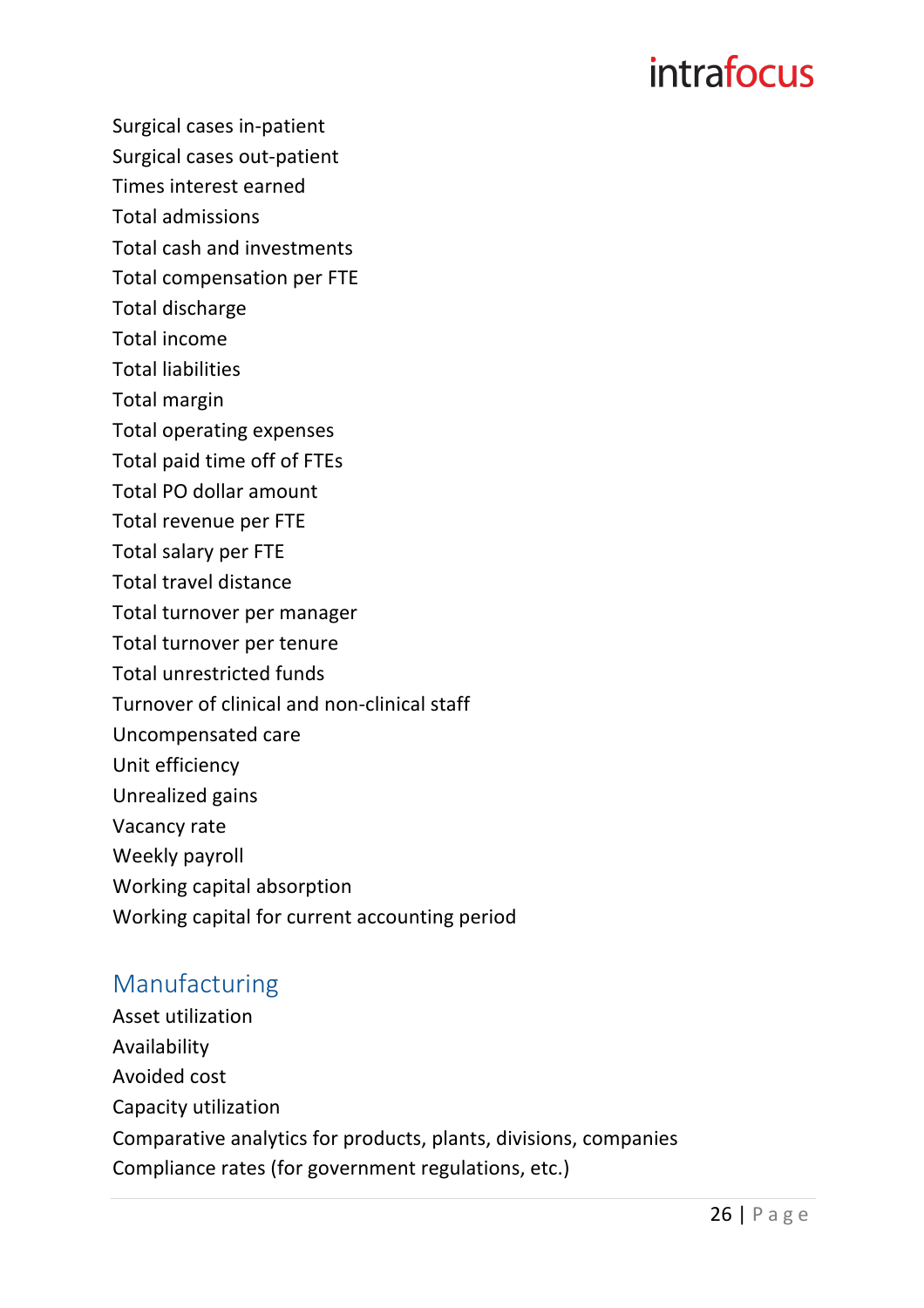- Customer complaints
- Customer satisfaction
- Cycle time
- Demand forecasting
- Faults detected prior to failure
- First aid visits
- First time through
- Forecasts of production quantities, etc.
- Increase/decrease in plant downtime
- Industry benchmark performance
- Integration capabilities
- Interaction level Inventory
- Job, product costing
- Labour as a percentage of cost
- Labour usage, costs-direct and indirect
- Machine modules reuse
- Maintenance cost per unit
- Manufacturing cost per unit
- Material costing, usage
- Mean time between failure (MTBF)
- Mean time to repair
- Number of production assignments completed in time
- On-time orders
- On-time shipping
- Open orders
- Overall equipment effectiveness
- Overall production efficiency of a department, plant, or division
- Overtime as a percentage of total hours
- Percentage decrease in inventory carrying costs
- Percentage decrease in production-to-market lead-time
- Percentage decrease in scrap and rework costs
- Percentage decrease in standard production hours
- Percentage increase in productivity
- Percentage increase in revenues
- Percentage material cost reduction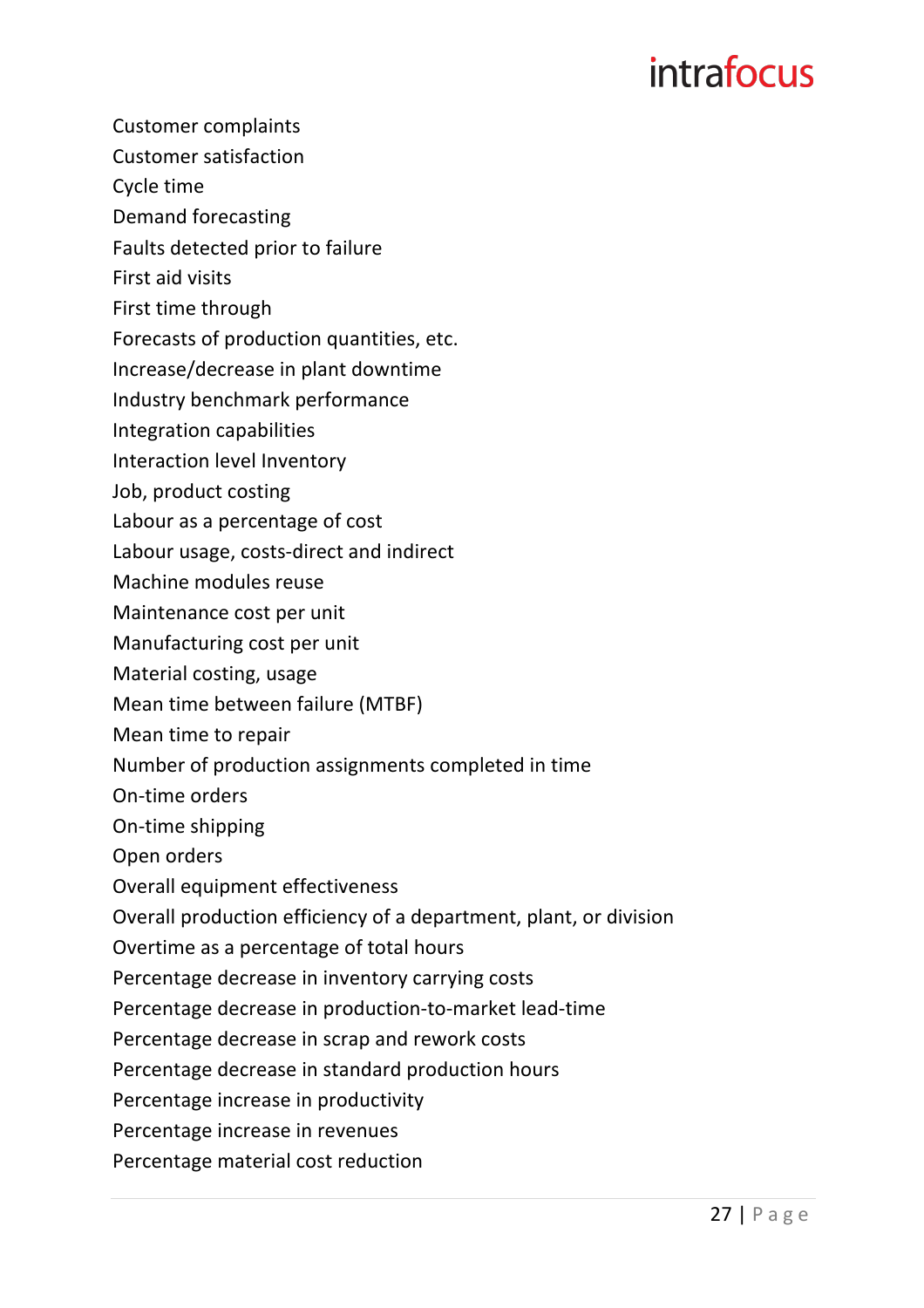- Percentage reduction in defect rates
- Percentage reduction in downtime
- Percentage reduction in inventory levels
- Percentage reduction in manufacturing lead times
- Percentage savings in costs
- Percentage savings in inventory costs
- Percentage savings in labour costs
- Percentage savings in transportation costs
- Planned work to total work ratio
- Predictive maintenance monitoring (maintenance events per cycle)
- Process capability
- Productivity
- Quality improvement (first-pass yield)
- Quality tracking-six sigma
- Reduced time to productivity
- **Reduction in penalties**
- Savings in inventory carrying costs
- Scheduled production
- Spend analytics
- Storehouse stock effectiveness
- Supplier trending
- Time from order to shipment
- Time on floor to be packed
- Unplanned capacity expenditure
- Unused capacity expenditures
- Utilization
- Waste ration reduction
- Work-in-process (WIP)

#### Professional Services

Annual billable utilization percentage Availability Availability (excluding planned downtime) Average percentage of CPU utilization Average percentage of memory utilization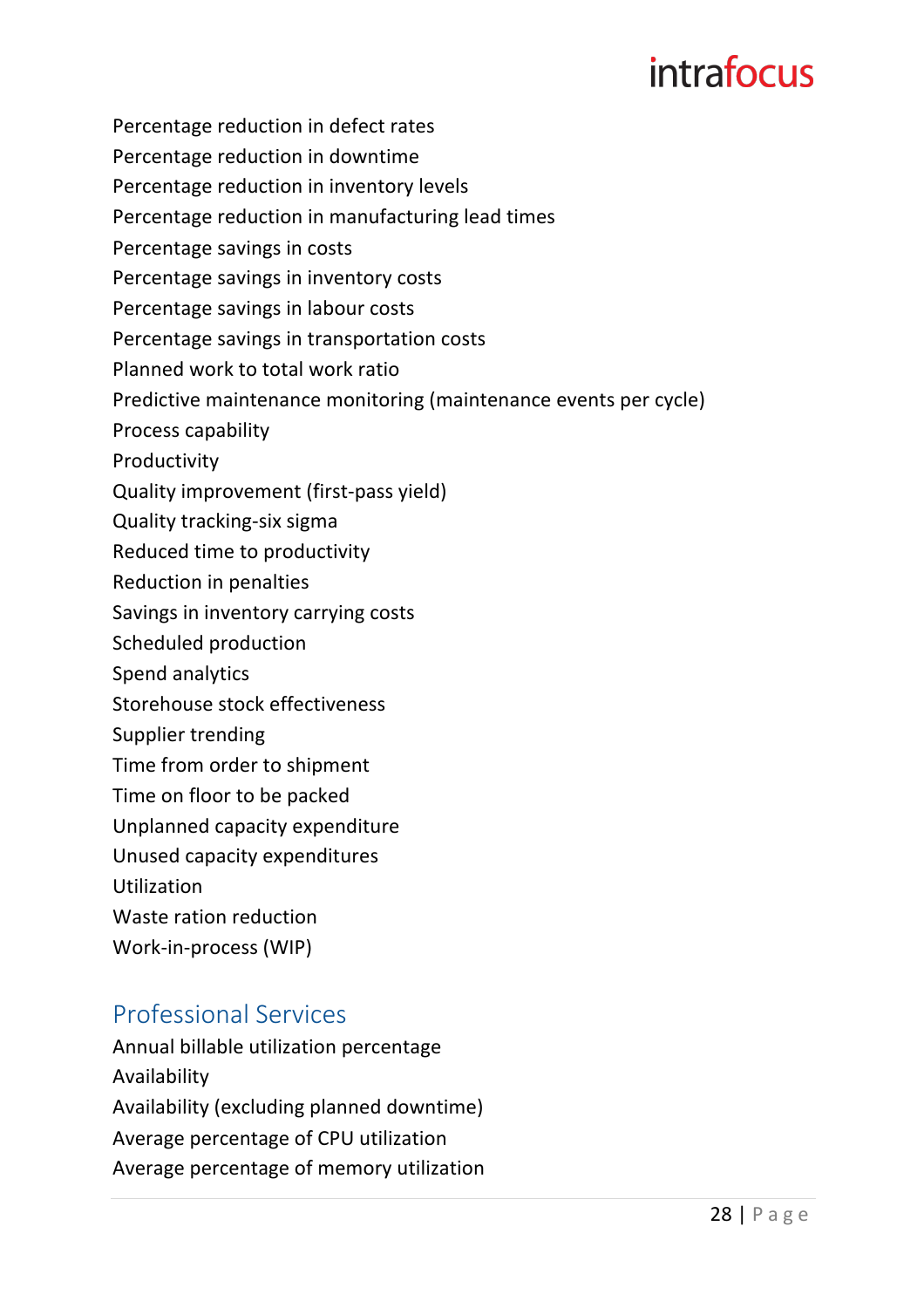Average hourly fee Average number of virtual images per administrator Cost of managing processes Cost of service delivery Deviation of planned budget for SLA Downtime Mean time to repair (MTTR) Mean time between failure (MTBF) Number of defects found over period of time Number of outstanding actions of last SLA review Percentage of application development work outsourced Percentage of bugs found in-house Percentage of consultants generating revenue Percentage of consulting hours that generate revenue Percentage of email spam messages stopped/detected Percentage of outage due to changes (planned unavailability) Percentage of outage due to incidents (unplanned unavailability) Percentage of service requests resolved within an agreed-on period of time Percentage of systems covered by antivirus/antispyware software Percentage of systems with latest antivirus/antispyware signatures Percentage of time lost redeveloping applications as a result of source code loss Percentage of time sheets in need of correction/validation Percentage of unit tests covering software code Percentage of user requested features Profit per project Quality assurance personnel as percentage of the number of application developers Software development quality System usability scale Time ratio for design to development work Time-to-market of changes to existing products/services Total service delivery penalties paid Unit costs of IT services Workforce turnover rate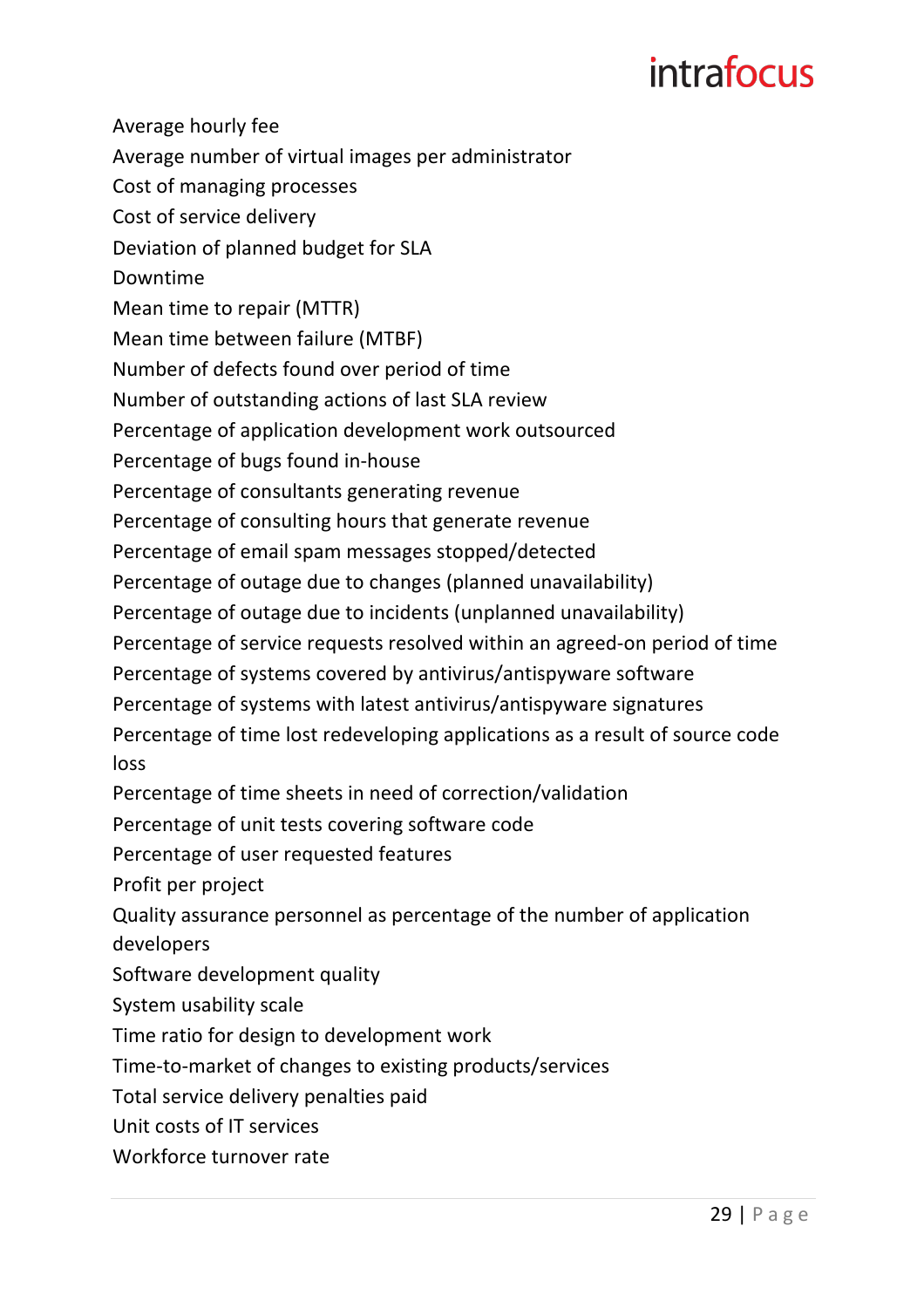#### Retail

- **Product Sales**
- Average inventory
- Cost of goods sold
- Gross profit budget percentage
- Sales budget percentage
- **Discount**
- Gross profit
- Gross profit and prognostics
- Gross profit and prognostics percentage
- Gross profit budget
- Gross profit campaign
- Gross profit percentage KPI
- Gross profit prognostics
- Gross profit prognostics percentage
- Gross profit standard
- Gross profit year to date
- Number of stores
- Product quantity
- Sales
- Sales and prognostics
- Sales campaign
- Sales growth period
- Sales growth year
- Sales growth year by week
- Sales prognostics
- Sales standard
- Sales trend percentage KPI
- Sales value-added tax (VAT)
- Sales view
- Sales view year-to-date
- Share prognostics
- Time range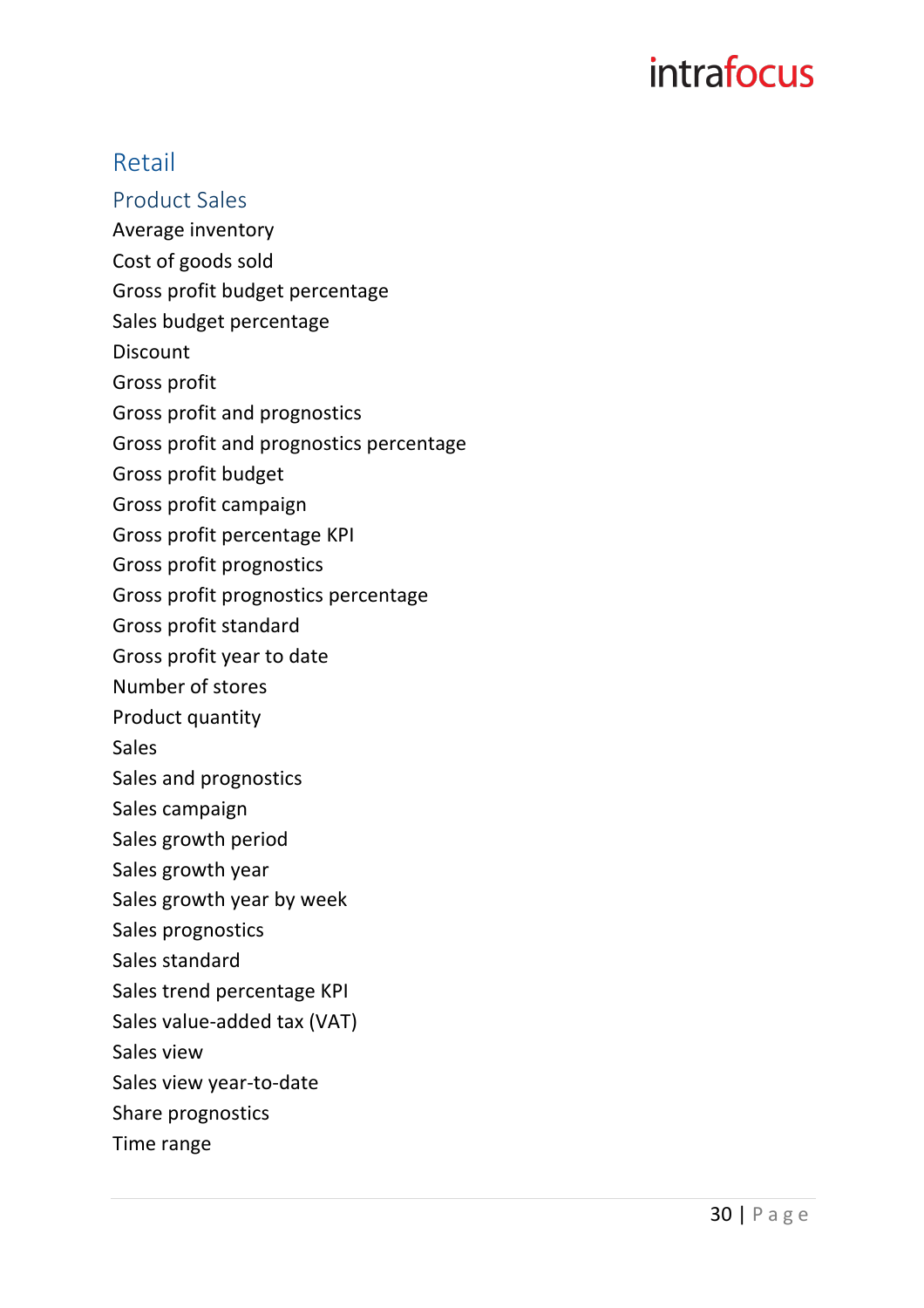#### Finance and Accounting

Accounts payable turnover Accounts receivable turnover days Acid test ratio Administrative cost percentage Break -even (dollars) Cash conversion cycle Contribution margin Cost of goods Cost of goods sold Current ratio Ending inventory at retail Gross margin Gross margin return on investment Initial mark-up Interest cost percentage Inventory turnover Maintained mark-up (dollars) Margin percentage Mark-up percentage Net receipts Net sales Retail price Return on capital invested Sales per square foot

Stock turnover days

Total asset sales ratio

Turnover

#### Salary

Real absence hours

Real absence share

Real GPWH

Real overtime hours

Real overtime share

Real TWH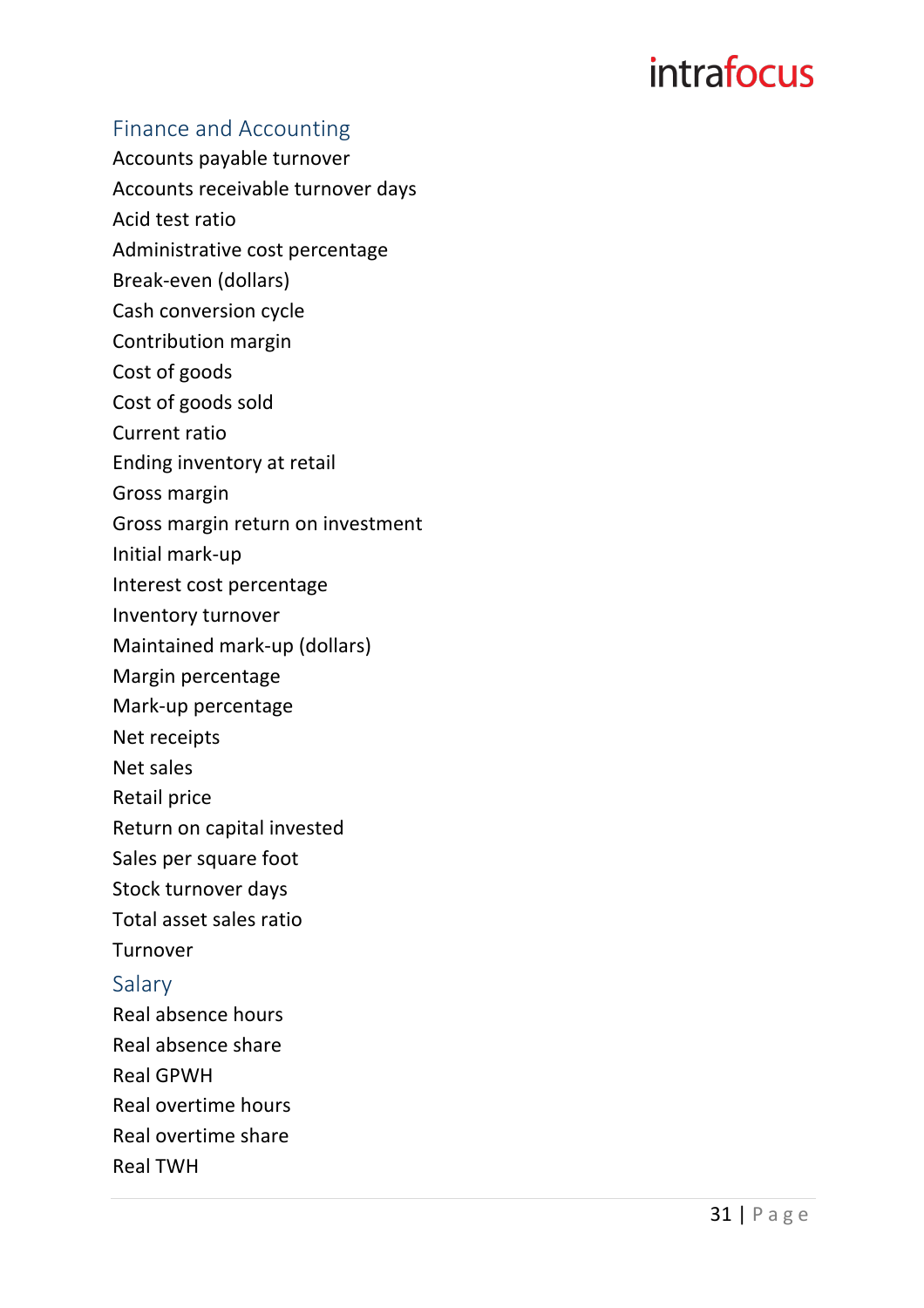Real working hours Salary Salary amount Salary amount exchange currency Salary hours Salary turnover share Salary Targets Real absence hours Real GP work hours Real total work hours Salary absence percentage Salary GP work hour Salary overtime percentage

Salary target absence percentage

Salary target GP work hour

Salary target overtime percentage

Salary target turnover percentage

Salary target work hour

Salary turnover percentage

#### **Hourly Sales**

Customers per hour

**Discount** 

Gross profit

Items

Margin per customer

Number of customers

Sales growth year

Sales growth year percentage

Sales last year

Sales per customer

Sales trend percentage

Sales view

Total number of stores

#### **Budget Sales**

Budget gross profit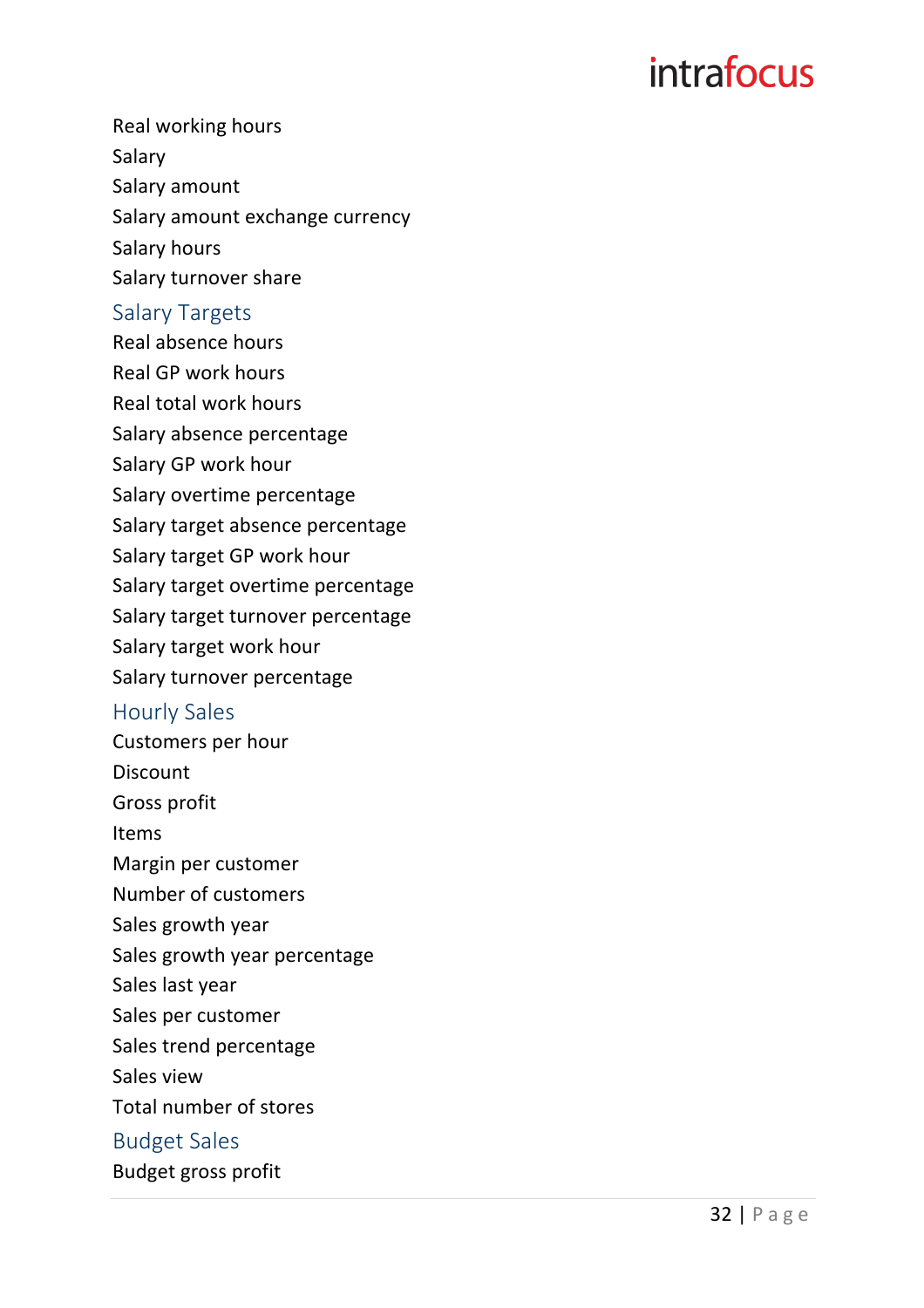Budget number of customers

**Budget sales** 

**Customers** 

Discount

Gross profit

Items

Sales

Sales exchange currency

Sales VAT

#### Payment with Point-of-Sale (POS) Statistics

Amount

Amount exchange currency

Items

Number of customers

Number of items

Refund amount

Refund count

Sales income VAT

Time range

Transaction cancel amount

Transaction cancel count

Transaction cancel percentage

Void amount

Void count

Void percentage

Zero sale count

#### Hourly Product Sales

Gross profit percentage Item discount Item gross profit Item quantity Item sales Item sales exchange currency Item sales VAT Items sold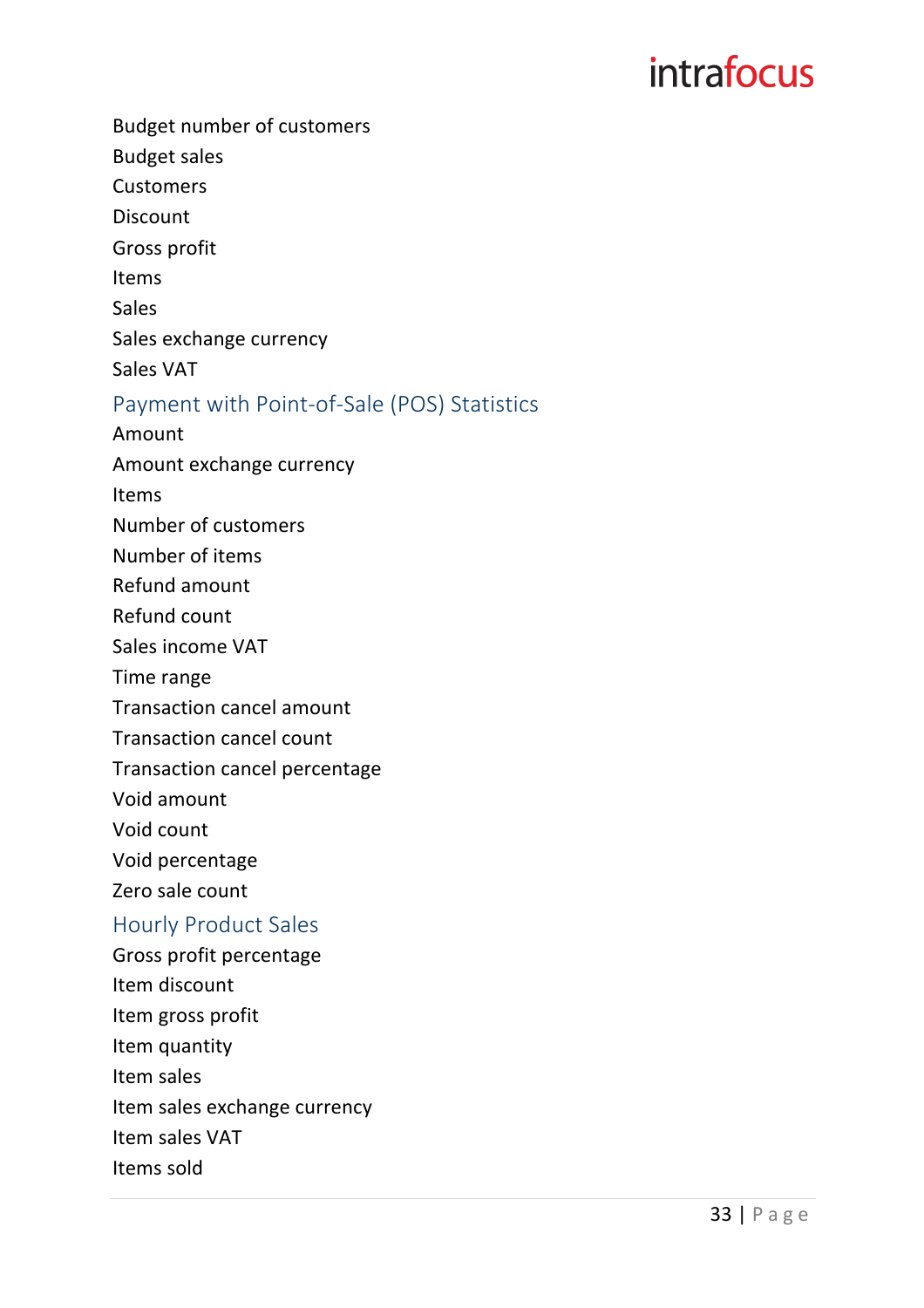#### Transportation and Warehousing

Annualized inventory turns Annualized cost of goods sold (COGS)/average daily inventory value Backlog value Value of open, not yet fulfilled, booked order lines Book to fulfil ratio Booked order value/fulfilled value Book to ship days Average of shipped date: Firm date (booked date used if no firmed date) Booked order value Booked order line value (not including returns) Claims percentage for freight costs Customer order promised cycle time Defects per million opportunities Inventory months of supply On-time line count On-time pickups Pick exceptions rate Percentage of picks with exceptions Pick release to ship Planned inventory turns Planned cost of goods sold/planned inventory value Planned margin Planned revenue: Planned costs Planned margin percentage Planned margin/planned revenue Planned on-time shipment Planned service level (percentage of shipments shipped on time) Planned resource utilization Planned resource usage Product revenue Product sales revenue (not including service) recognized in selected period (based on AR invoice lines)

Product revenue backlog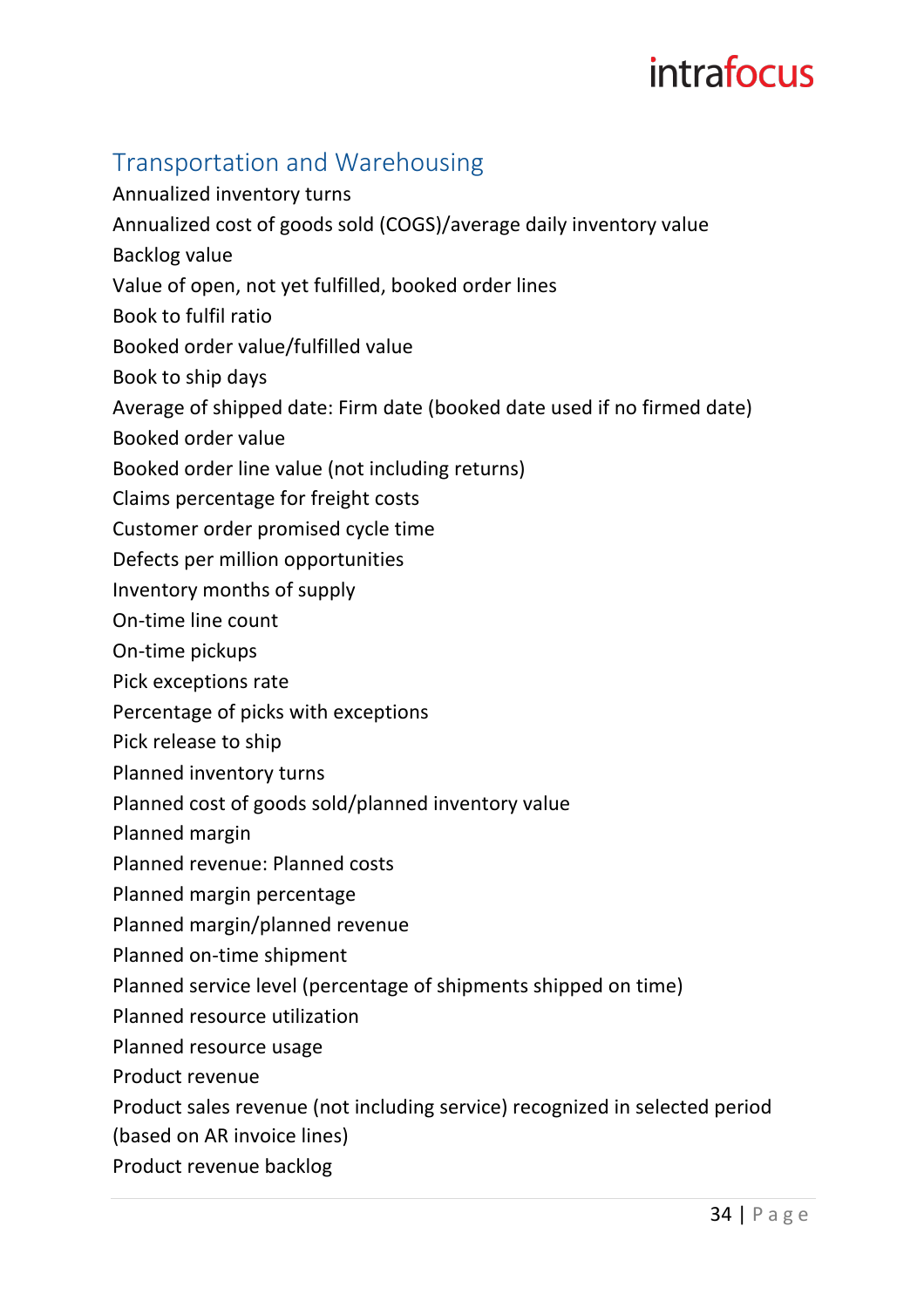Value of booked order lines less returns plus deferred revenue backlog (invoiced but not recognized) Production value Value of work-in-process (WIP) completions into inventory Production to plan rate Production standard value/planned standard value Receipt to put-away Time elapsed from pick release to ship confirm Time elapsed from receipt Transit time

#### **Utilities**

Annual labour cost per device Average cost per job category Average cost per megawatt produced Average labour hours per device per year Average maintenance cost per mile of pipe/line/cable Average number of days each work order is past due Average number of labour hours to complete a maintenance task Average response time to fix breaks Average revenue per megawatt produced Average time to settle a rate case Consumption analysed by units consumed and target reduction achieved Crew productivity Drinking water quality: Percentage of water tests that meet regulatory standards Electrical grid load Equipment failure rate Equipment unavailability, hours per year: Planned maintenance Equipment unavailability, hours per year: Sustained fault Equipment unavailability, hours per year: Temporary fault Equipment unavailability, hours per year: Unplanned maintenance Maintenance backlog Maintenance cost as a percentage of manufacturing cost Maintenance technician's skill level improvement, year over-year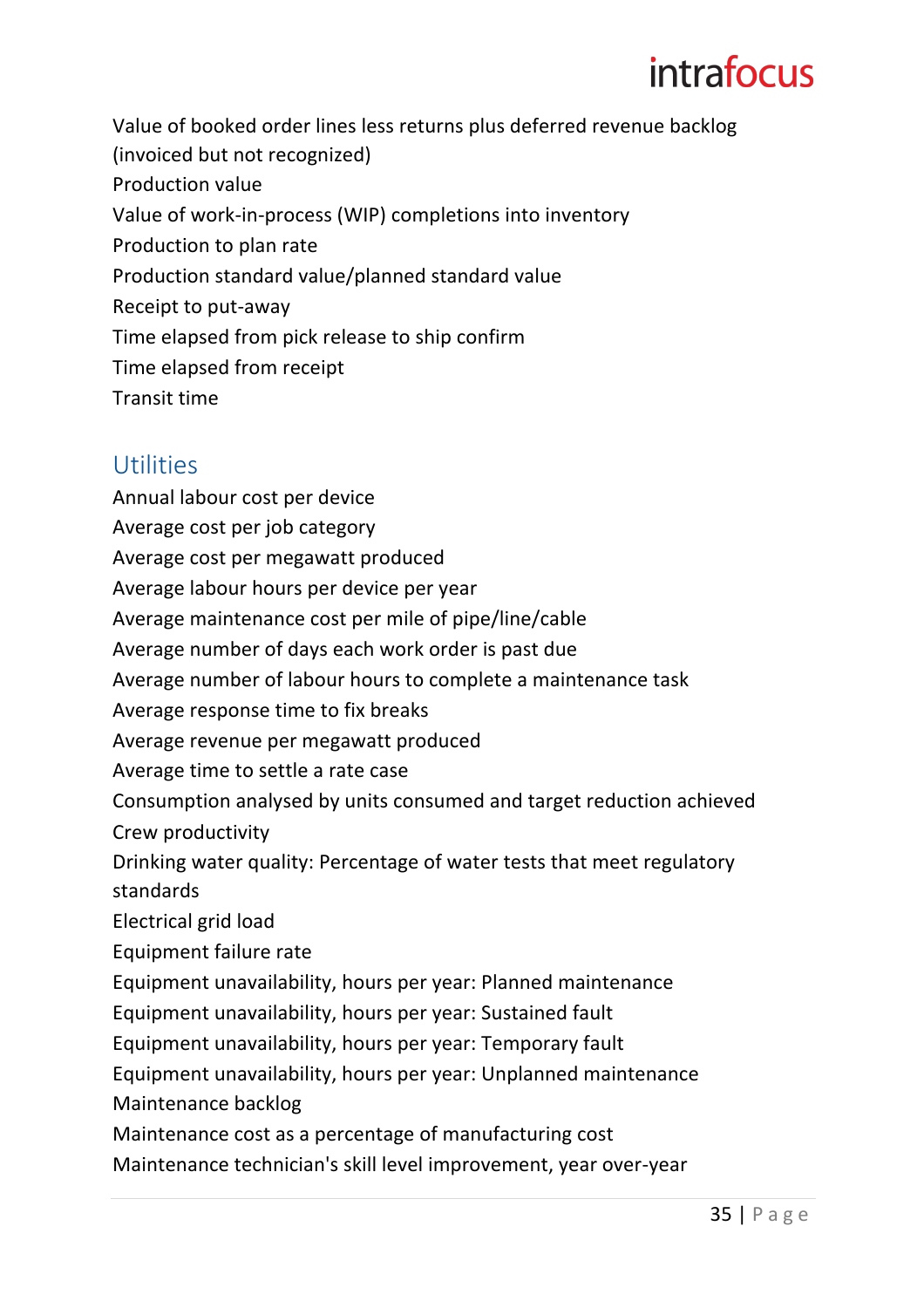Mean time to repair Number of complaints received by type Number of customers who were cut off due to violations of regulations Number of disconnections Number of pending work orders Number of power failures per year Number of reported gas leakages per 1,000 households Number of sewage blockages per month/year Number of staff per 1,000 customer connections Number of uncontrolled sewage overflows affecting private properties Outage time per event Percentage of customers that would characterize their bills as accurate and timely Percentage of possible power revenue billed Percentage reduction in number of complaints to the local regulatory body Percentage reduction in number of employee injuries Percentage reduction in number of equipment failures Percentage of maintenance work orders requiring rework Percentage of man-hours used for proactive work Percentage of scheduled man-hours to total man-hours Profit redistribution (rural electric coops) Reduction in hazardous liquid spill notification time Reduction or stabilization in rates (municipally owned utilities) Response time to gas or water leaks Sewage system reliability Station unavailability: Planned maintenance Station unavailability: Sustained fault Station unavailability: Temporary fault Total shareholder returns (investor-owned utilities) Total time to complete new customer connections

Transformer/pump station reliability

Voltage deviations per year

Water system reliability